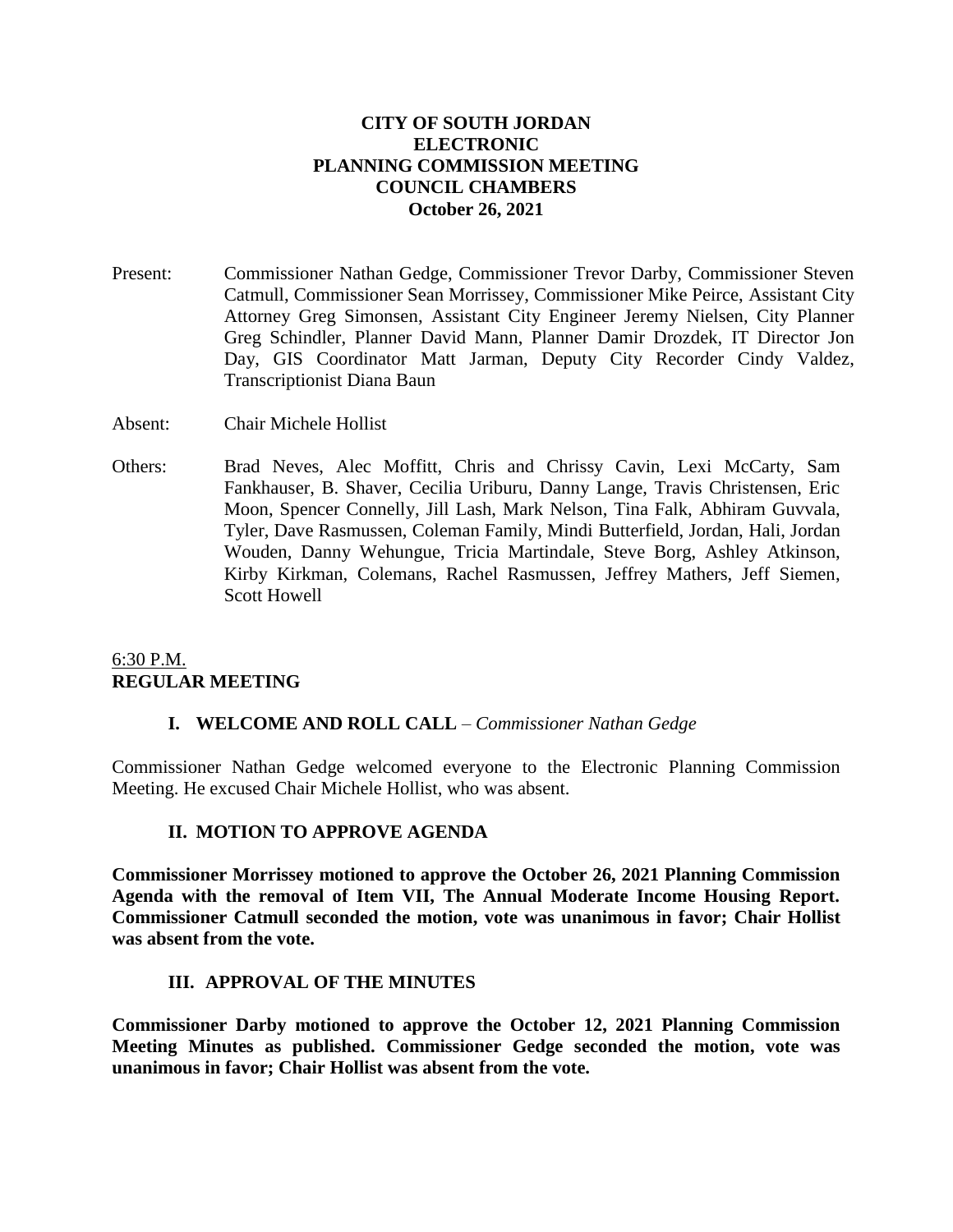**IV. STAFF BUSINESS** - *None*

#### **V. COMMENTS FROM PLANNING COMMISSION MEMBERS -** *None*

**VI. SUMMARY ACTION –** *None*

## **VII. ADMINISTRATIVE PUBLIC HEARINGS –**

**A. SOUTH STATION PLAT 3 CONDOMINIUMS PHASE 1E CONDOMINIUMPLAT AMENDMENT** Location: 5261 W Reventon Drive File No: PLPLA202100221 Applicant: Holmes Homes

## **Commissioner Gedge motioned to take a short recess. Commissioner Darby seconded the motion, vote was unanimous in favor; Chair Hollist was absent from the vote.**

City Planner Greg Schindler reviewed background information from the Staff Report.

Commissioner Nathan Gedge opened the hearing for public comment. There were no comments, public comments were closed.

**Commissioner Darby motioned to recommend approval of File No. PLPLA202100221, Condominium Plat Amendment as presented to the Planning Commission. Commissioner Gedge seconded the motion. Roll Call vote was 5-0, unanimous in favor; Chair Hollist was absent from the vote.**

# **B. STARBUCKS DRIVE THROUGH SITE PLAN AND CONDITIONAL USE PERMIT**

| Location: | 1133 W South Jordan Parkway |
|-----------|-----------------------------|
| File No:  | PLSPR202100170              |
|           | Applicant: Cecilia Uriburu  |

Planner David Mann reviewed background information from the Staff Report. Staff is recommending approval with the condition that they get approval from UDOT to access existing utilities in South Jordan Parkway.

Commissioner Steve Catmull asked if the conditional use permit is approved for a drive through, could this potentially be a restaurant with a sit down option in the future.

Planner Mann said yes, however it would require additional site plan approval. Technically, the conditional use of a drive through at this location would run with the land; it can be revoked if there are detrimental impacts that appear that need to be mitigated.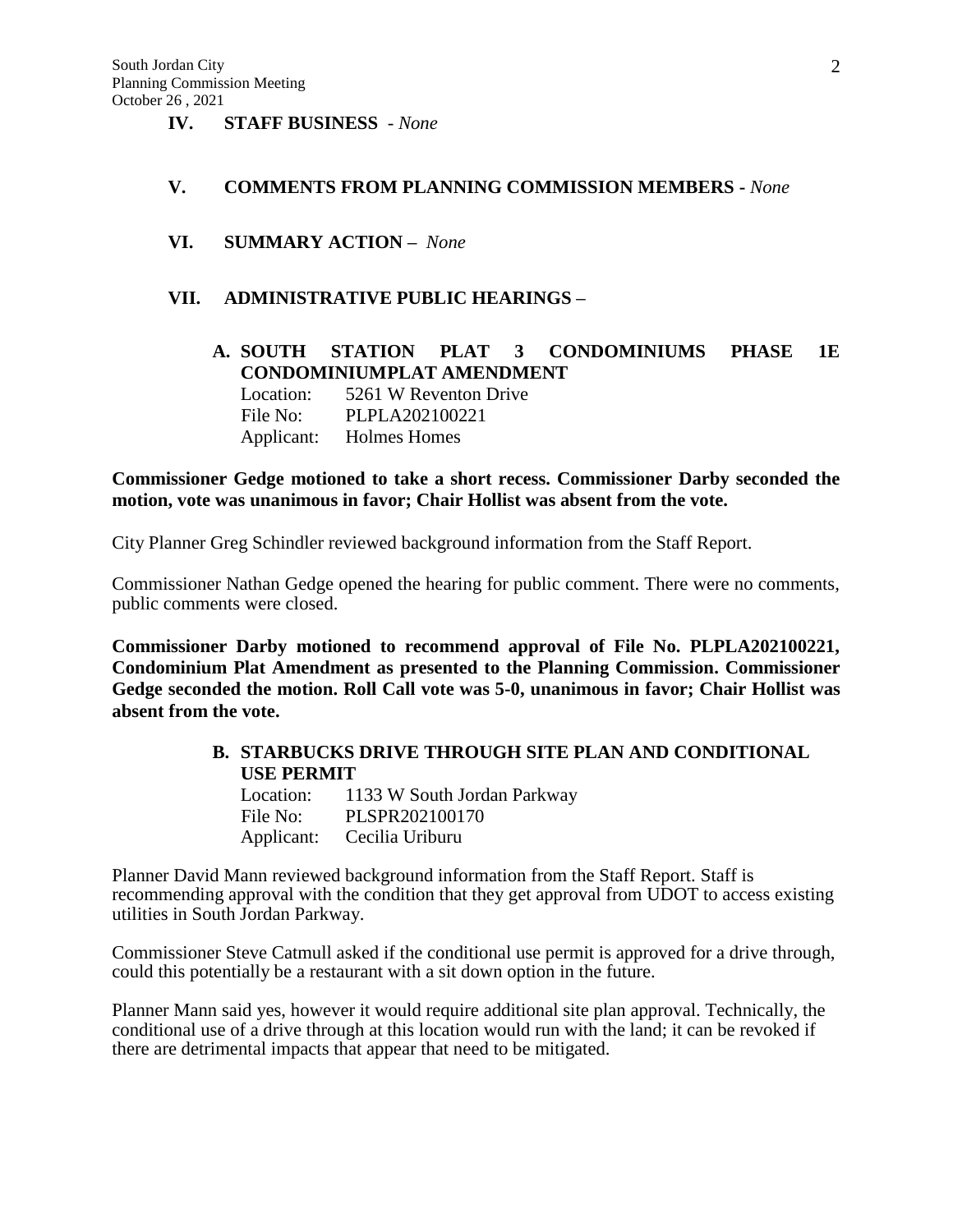South Jordan City Planning Commission Meeting October 26 , 2021

City Planner Greg Schindler said only the drive through is getting the conditional use permit. If they added seats they would have to go through a separate site plan approval to meet additional requirements like parking.

Commissioner Catmull was thinking of a future site plan that might come up with plans for interior seating, and wondering if that would be a problem in that shared parking space.

Commissioner Nathan Gedge asked regarding the widening of access to South Jordan Parkway, is there a chance that people could be accessing this site via westbound traffic and could this cause potential conflicts along South Jordan Parkway that need to be addressed. With the elimination of the parking stalls, is there a way to prohibit any street parking on South Jordan Parkway during evening events.

Planner Mann said the renderings do show a walk-up window, so walk up traffic is a possibility; the likelihood of that happening along South Jordan Parkway isn't very high. As far as potential impacts for traffic danger, he's sure that was looked at by Engineering.

Assistant City Engineer Jeremy Nielsen said the access on to South Jordan Parkway will remain the same, a full access; however, that is something that UDOT monitors by watching accident data among other things. If that needs to be restricted in the future, that's something that UDOT can do and possibly restrict that to a right in/right out; it hasn't been a concern of theirs to date. He doesn't believe that stretch of road is marked as no parking, there is a bike lane but in this case we would watch it and if it became an issue we could mark it as no parking in the future if needed.

Commissioner Gedge said he wanted to make sure the concerns were on record and will be addressed if needed.

**Cecilia Uriburu (Applicant)** didn't have anything to add, she is just thankful that their project is being reviewed and she is excited on behalf of the owner to make this happen.

Commissioner Gedge opened the hearing for public comment.

**Steve Borg (Applicant)** is the owner of the property, as well as Schmidt's Pastry. They had that excess parking and were trying to decide the best thing to do for the community and for him, as well as the tax base for the city. They felt that having Starbucks there was strong move for the city and the property owners. It will improve the site and utilize property that isn't getting any extra tax base. The latest the bakery ever stays open is 7:00 or 8:00pm, Magnolia's weddings are at night usually; they wouldn't be doing this if they felt it was going to hurt their parking or Magnolia's.

Commissioner Gedge closed the hearing for public comment.

Commissioner Catmull said this does seem like a good synergistic use between the three businesses.

**Commissioner Gedge motioned to approve File No. PLSPR202100170, Starbucks Drive Through Site Plan and Conditional Use Permit, with the condition that the applicant must receive approval from UDOT for widening the access on South Jordan Parkway and**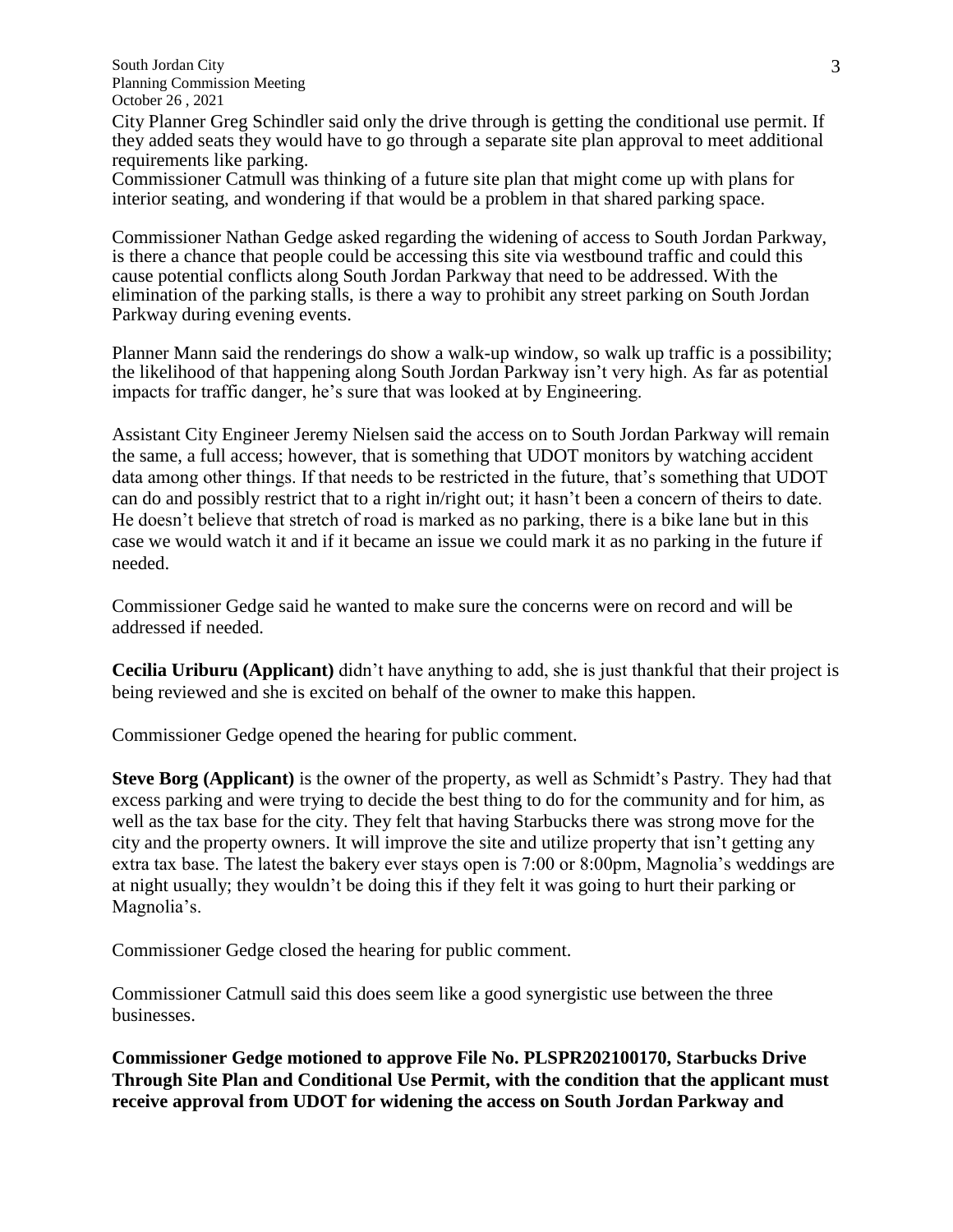**making utility connections in the right-of-way. Commissioner Darby seconded the motion. Roll Call vote was 5-0, unanimous in favor; Chair Hollist was absent from the vote.**

# **C. JORDAN VALLEY WATER CONSERVANCY DISTRICT PUMP HOUSE SITEPLAN & CONDITIONAL USE PERMIT**

| Location:  | 3580 W 10200 S      |
|------------|---------------------|
| File No:   | PLSPR202100208      |
| Applicant: | Jordan Valley Water |

Planner David Mann reviewed background information from the Staff Report.

Commissioner Nathan Gedge asked if there is anything similar to this conditional use that would allow another business to come in and use the property.

Planner Mann said it would have to be similar to the current site plan with the pump house, any changes would require a new site plan approval and any potential impacts of those changes could cause the conditional use to be re-evaluated.

**Travis Christensen (Applicant)** said the reason for this station is to continue to be able to support their pipe that runs under 10200 South that supports West and South Jordan. This pump station will allow them to continue to supply and meet the demands for the meter stations that are along that pipeline.

Commissioner Gedge opened the hearing for public comment. There were no comments, public comments were closed.

**Commissioner Darby motioned to approve File No. PLSPR202100208, Pump House Site Plan and Conditional Use Permit as presented to the Planning Commission. Commissioner Gedge seconded the motion.** 

Commissioner Catmull corrected the address stated during the motion.

**Commissioner Darby amended his original motion to include the correct address as listed above. Commissioner Gedge seconded the amended motion. Roll Call Vote 5-0, unanimous in favor; Chair Hollist was absent from the vote.**

## **D. DISTRICT HEIGHTS RESIDENTIAL DEVELOPMENT CONDITIONAL USEPERMIT**

| Location:  | 11210 S. River Heights Dr.           |
|------------|--------------------------------------|
| File No:   | PLCUP202100227                       |
| Applicant: | Ashley Atkinson, Sequoia Development |

Planner Damir Drozdek reviewed background information from the Staff Report.

Commissioner Steve Catmull asked if there is any limitation as to when a development agreement expires, either in this case or for future development agreements.

Planner Drozdek said sometime we include time limitations, but it varies from agreement to agreement.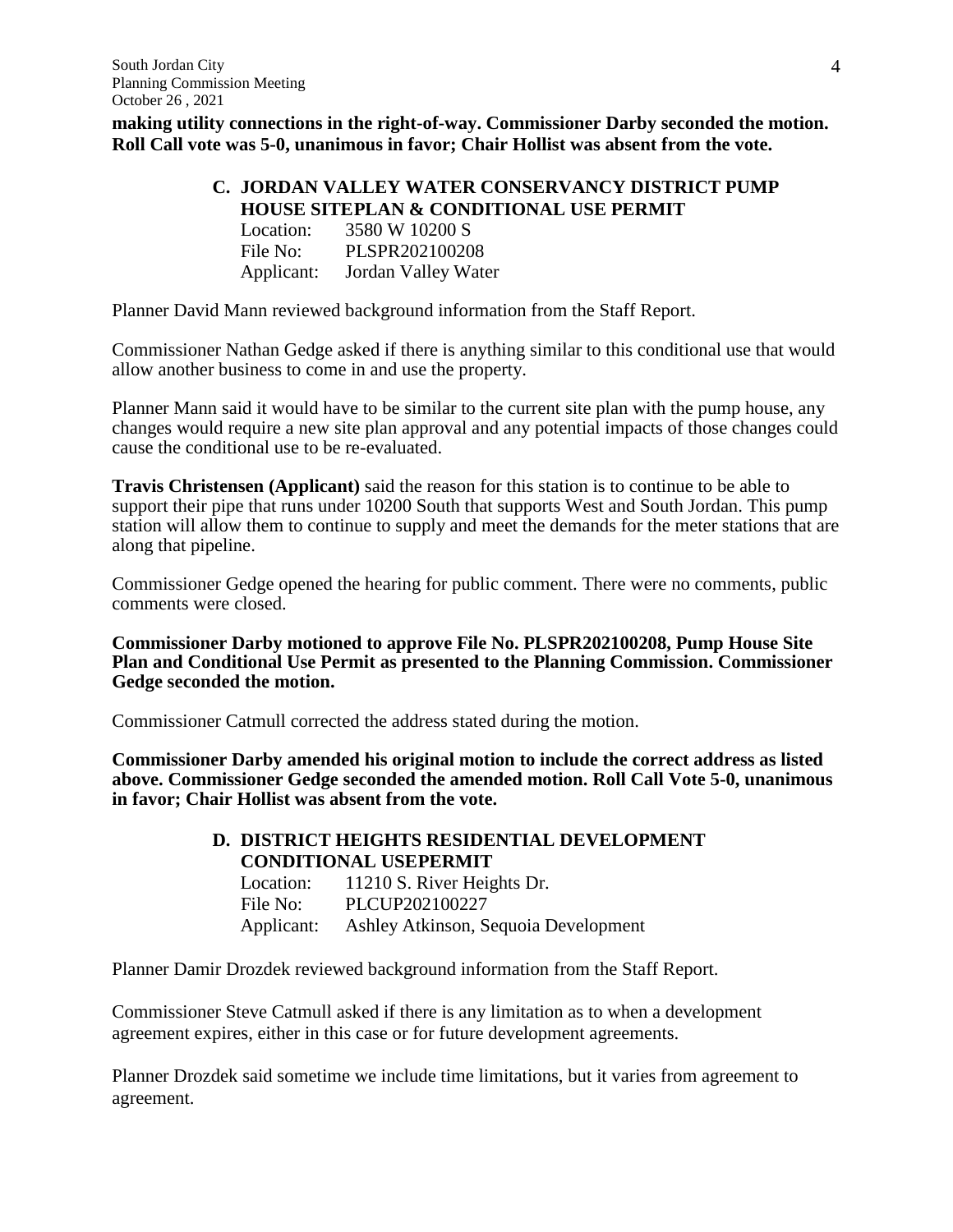Commissioner Catmull asked about the 10 year span which spans the full iteration of the general plan, as it would be nice to have reasonable time limits on development.

Commissioner Nathan Gedge asked staff to point out where the third section of parking stalls for visitors will be, other than the ones on the north and south ends. They pointed to the northwest quadrant, in the space between the farthest northwest building and the most northern cluster; there are four parking stalls located there dedicated as visitor parking.

**Ashley Atkinson (Applicant)** is really excited to be back. She worked to develop the hotel and office building just to the south of this. They feel like this residential use really blends in with the surrounding areas, and they know the city needs more attached and for sale housing. This is a great fit for this area due to the walkability with the retail and The District. Regarding density, with the development agreement they are allowed 140 units, however they are not proposing that high of an amount because they really want this "for sale" product here. She pointed out that they have units facing Bangerter because they were more interested in the facade on River Heights Drive and they wanted to keep the project uniform. By keeping these rear loaded units, they were able to make sure River Heights Drive kept that facade. They are also working with UDOT on the sound wall, they will protect those back units to make sure they are desirable with views of the temple.

Commissioner Gedge said there are some trees abutting the sound wall on Bangerter Highway, he asked if they knew what type of foliage they are going to use.

Ms. Atkinson said she doesn't know yet, they are still in negotiations with UDOT regarding where exactly the wall is; they are planning on it being just in line with the property to the north, which gives them more buffer. They do plan on landscaping and trees back there no matter what.

Commissioner Gedge opened the hearing for public comment. There were no comments, public comments were closed.

Planner Drozdek added that if the conditional use permit is approved tonight, the applicant will have to come back with subdivision plans since these are going to be for sale as townhomes.

# **Commissioner Peirce motioned to approve File No. PLCUP202100227, for a Conditional Use Permit on a multi-family residential project as listed above. Commissioner Gedge seconded the motion.**

Commissioner Catmull suggested amending the motion to reference the development agreement, given that's what is governing and allowing this.

**Commissioner Catmull motioned to amended Commissioner Peirce's motion to additionally state that this is defined by the existing development agreement dated 2010 and on file. Commissioner Gedge seconded the amended motion. Roll Call vote was 5-0, unanimous in favor; Chair Hollist was absent from the vote.**

# **E. SOJO CENTRAL LOT 2 SMITH STUDIO SITE PLAN AMENDMENT**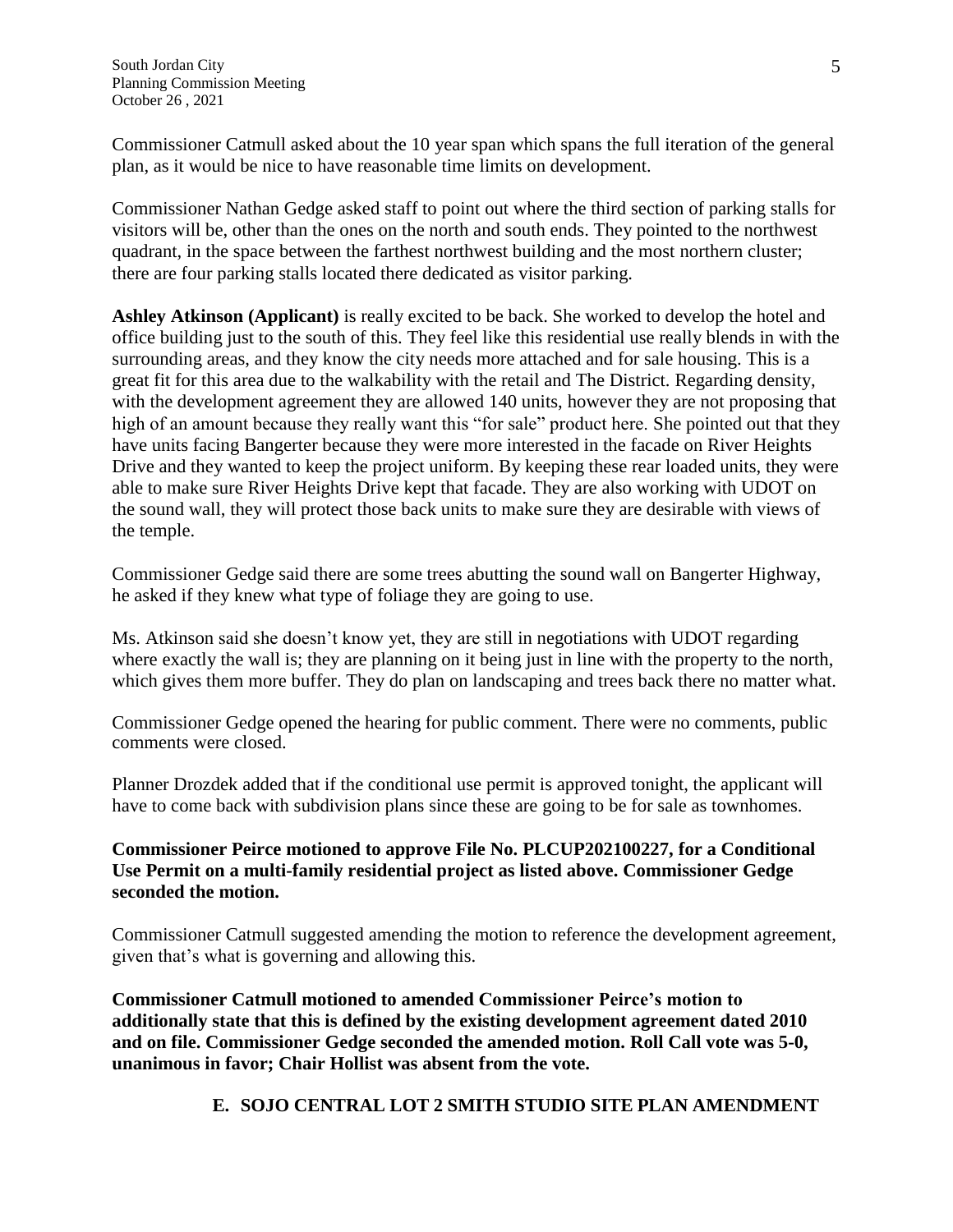Location: 10738 South Beckstead Ln. File No: PLPA202100190 Applicant: Nate Reiner, CIR Engineering

Planner Damir Drozdek reviewed background information from the Staff Report.

**Kirby Kirkman (Applicant)** is the architect on the project. He thanked the commission for their consideration on the project. The building footprint increased a little bit, but the height was taken down to a one story. Parking still is well within all the ratios and it looks like its brothers on the site.

Commissioner Nathan Gedge opened the hearing for public comment. There were no comments, public comments were closed.

**Commissioner Gedge motioned to approve File No. PLPA202100190, Site Plan Amendment, as presented to the Planning Commission. Commissioner Catmull seconded the motion. Roll Call vote was 5-0, unanimous in favor; Chair Hollist was absent from the vote.**

### **VIII. LEGISLATIVE PUBLIC HEARINGS –**

## **A. HARVEST POINTE WEST LAND USE AMENDMENT AND REZONE Amending the land use designation from Economic Center to Mixed Use and rezoning from Commercial Community (C-C) to Commercial**

**Community PlannedDevelopment (C-C-PD).**

| Location:  | 3773 W South Jordan Parkway |
|------------|-----------------------------|
| File No:   | PLZBA202000247              |
| Applicant: | Peterson Development        |

## **Commissioner Gedge motioned to take a five minute recess. Commissioner Darby seconded the motion. Vote was unanimous in favor, Chair Hollist was absent from the vote.**

Planner David Mann reviewed background information from the Staff Report.

**Jeff Siemen (Applicant)** said it's good to be back. They preferred to do this about a month ago, but this gave them a chance to have another neighborhood meeting with some of the residents. They had two people attend, they were able to answer some questions and concerns they might have and it was beneficial for them to see what their revision is. As you can tell, from the old to the new concept, this is a much better flow and addresses more of the concerns of the residents as far as privacy, safety and a number of other things. By doing this refresh, they were able to shift the entrance of these townhomes further to the north, away from the residents and helping to alleviate some of their traffic concerns. Having the frontage and facade along Harvest Pointe Drive, in talking to Jeremy Nielsen, typically adds presence which helped drivers slow down which was big concern of the neighbors to the south. They have been cognizant of what the neighbors want and tried to address it in the concepts. The elevations are three stories, they are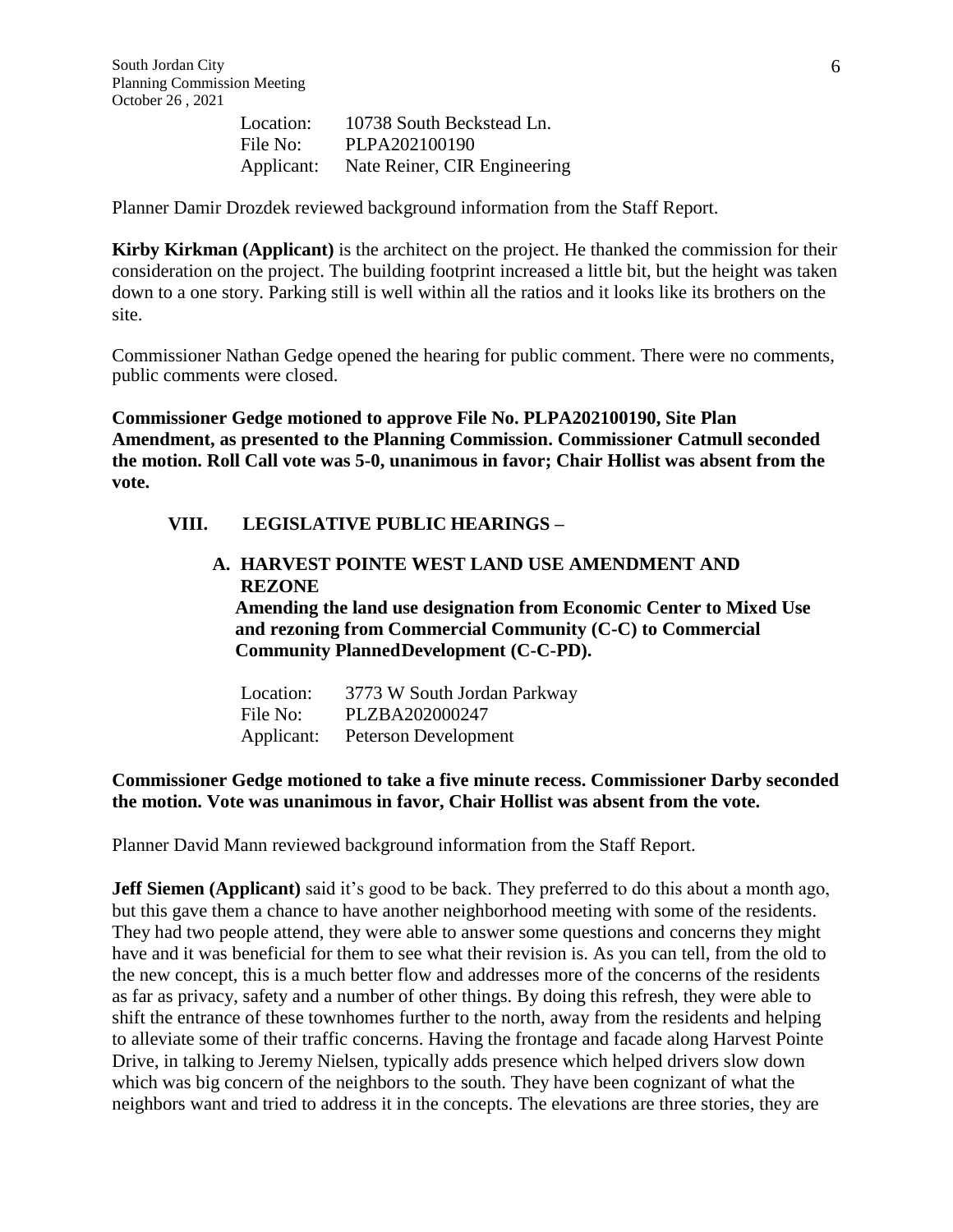about 30 feet which is about the same size as the existing residents there who have pitched roofs; these townhomes will have flat roofs. To be aware and address their concerns on privacy, on the third level they have taken the windows that face the residents and shifted those windows up, so no one will be looking out those windows into somebody's backyard. It fits well, the setbacks are exactly what the existing residents have at 25 feet from fence line to the back of the building. By turning the buildings perpendicular to where they were, they will see the side of a building as opposed to a garage which adds another benefit to them as a neighborhood. Getting rid of the commercial also allowed them to put driveways in there; in addition to two car garages there are two car driveways. The required parking for multi-family for the city in the code is 2.5, immediately off the bat they well exceed that with four reserved spaces per unit, along with additional parking spread throughout for a total of 188 total parking spaces with overflow. In the overall concept, the funky nature of this parcel is such that you see the 24 and 23 spaces are part of this project. They hope the commission can see they have taken the residents' concerns seriously, and with their help this project is much better.

Commissioner Nathan Gedge opened the hearing for public comment. He reminded everyone that due to the number of potential comments they will be sticking to the three minute rule for each person. Also, the commission members have the minutes from the last time this was heard in May and most of them were in attendance at that time and familiar with this.

**Jeffrey Mathers (Resident)** owns two condos near here. He has two objections, one is the density this is bringing to the community. The traffic there is almost overwhelming now. He bought these properties back in 2005, he has seen a lot of growth in the area. He paid a premium for the view of the mountains and the valley, which is slowly eroding away. Along with the density and congestion, his biggest objection is the height of the buildings and how it restricts his view of the valley and mountains. As he looked at the elevation, it is 30 feet high; to him, that seems to be the highest project in the whole area at eight to ten feet higher than everything else around there. He is here on behalf of everyone who lives along that creek that faces the mountain they paid considerable premiums for, and now are being jipped.

**Rachel Rasmussen (Resident)** said she was sorry she missed the developer's meeting, they were given two days' notice and it was at 5:00pm on a weeknight which is difficult to make. She appreciates this opportunity to discuss some of the concerns about this development with everyone here. She also appreciates the efforts that they have made to improve this proposed rezone. That said, she keeps asking herself "why are we trying to do something better that we maybe shouldn't be doing at all." She thinks this property zoned as commercial needs to stay zoned as commercial. She appreciates the parking stalls that have been added and all the efforts, but there is no guaranteeing conversion of this to a residential area won't have parking and traffic overflow in to their already busy and congested neighborhood. As has been stated before, there has been all kinds of news stories about traffic problems in their neighborhood. Any sort of additional parking on their neighborhood will be detrimental. She has five young kids, her neighbor has five young kids, her other neighbor has two young kids, across the street has two young kids, and they live right where the walkway is. Her fear is they will have to deal with parking permits which changes the whole value and function of her home. If this is a commercial development, someone visiting a business will access it from the main road where they see the sign, and even if they have to park a few stalls back they are going to park in the parking lot. If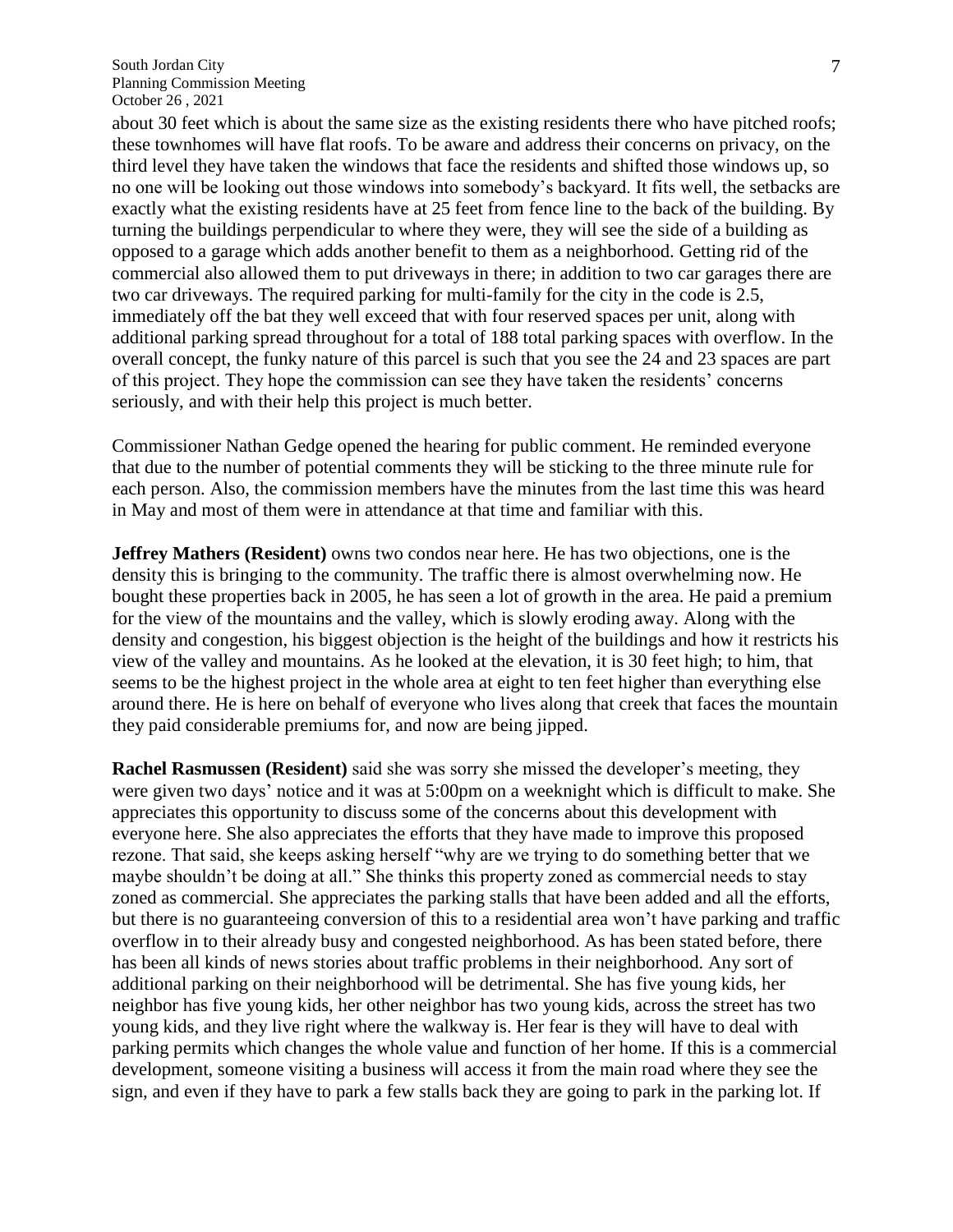turned into a residential, all of a sudden those townhouse that are right by the walkway don't want their friends having to walk a long way so they'll tell them to park on their street and come in closer. That is her concern, regardless of how many parking spots there are here, turning this into residential is going to create additional parking problems on their already dangerous streets.

**Mark Nelson (Resident)** is speaking on behalf of many of his neighbors, he has been asked to speak to the fact that they want this to stay commercial. When they moved here they knew it would be commercial, they knew there would be high density at the south end, they knew what they were getting to. Those that live on the north end are OK with the commercial, they like the commercial, they walk to the commercial. They also know that commercial has set hours, patterns that coincide with their lives; at night there is no street parking. Nielsen's Frozen Custard is busy, but at night it is closed and not a big deal; they love it and they go there. One thing they've all assumed, this piece has sat there for so long waiting for the 10400 S construction to be completed. They thought that is smart to wait until that is done because once they have this beautiful new intersection and everything is revitalized, it will be a main point of the city just like 11400 S is. People will want to flock to this area in his opinion and they would like to see commercial stay there. As far as the housing goes, the density still seems too high and they would love to know garage sizes, how they will do street parking on Harvest Pointe as there is 15-20 cars at the park at all times. The east of that road is red zoned at this point, that means if this is built they will have red zones right in front of their own properties and won't be parking right in front of their buildings; there is no way to get a third car through there. The walkway as it sits now will have five units on the other side of it, the walkway is for them as residents at this point and they like it and want it; this turns it around on them and it becomes the walkway to park cars in front of their homes. They also feel that this boxes them in on both ends with high density and feels like a third strike. They had the high density that turned into permit parking at the south, then 11 homes being torn down in the community for reconstruction of Bangerter, now they're looking at this. They have a lot of people looking to move and he really doesn't like that. Where is CCPD in the code, where can they reference that. They appreciate all the work that has been put into this and they would love everyone's feedback.

**Brittany Coleman (Resident)** said her backyard is against VASA. Like Rachel and Mark, some of her concerns are with parking, especially with that five strip on the east side that Mark just referenced. She thinks that will encourage people to come and park down on Grassy and Poppy Meadow via the walkway. She is not sure that parking signs will help, they have that on the south end of the neighborhood by the townhomes and it's not patrolled, people are still parking in those areas. She sees people walk to VASA and the Puddle Jumpers Preschool through that walkway every day, she doesn't want to see it closed off, she is hoping that maybe those parking stalls can be removed. They are counting 47 stalls in that commercial property that are already there. She goes to the Puddle Jumpers three times a week and that parking area is always at least halfway full with people going to the dental, Puddle Jumpers, and all the other buildings in there. She feels like they can only count those stalls between 5:00pm-8:00am, she doesn't think those should be allowed to count. Parking on Grassy, with their homes being as close together as they are, is already pretty tight. She has received two messages from her mail lady because they had a guest park on the street for two days and was made to go down to the post office to pick up mail. They have received other nasty letters from her that they can't park there ever and there is no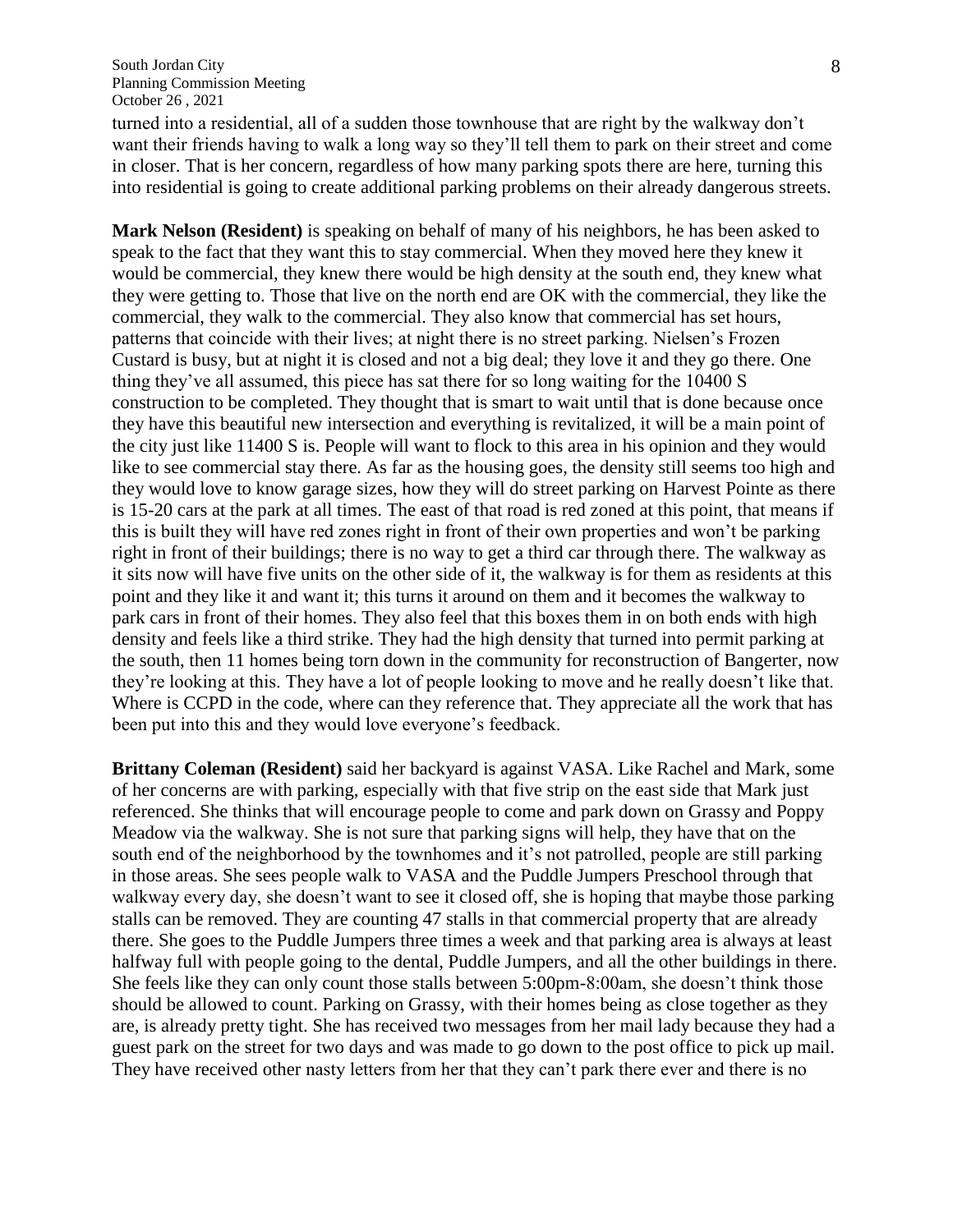parking on the street, usually they don't even have a car there. She is very concerned with the parking and how it will influence the neighborhood.

**Brad Neves (Resident)** echoed some of the comments we've already heard. They have people parking in front of his mailbox as well and they don't have teen drivers or anyone from their own home parking there. Parking is an issue. Similar to Mark Nelson's argument, he'd like to go back a step; there are a lot of objections he has to the proposal itself. If we look at the South Jordan City Code 17.22.030, the rezoning application, it reads that a rezone not initiated by the city may not be reinitiated for a parcel of property for which rezoning has been considered within the last year. This has already been considered within the last year and this should not be happening tonight under code 17.22.030 without the city council's approval for a second application within the same year. The purpose of rezoning should be to improve the community. As most of the neighbors have already stated, they would suggest that commercial is a better use for that property. He understands as an entrepreneur and small business owner the need to try and make businesses profitable, he doesn't fault Peterson for that; however, if they reference another company that the same people own, the Nielsen's Custard is owned by the very same people trying to push this through. They have created a parking issue, drive through issues, traffic issues that back up onto South Jordan Parkway because their customers are trying to enter from Harvest Pointe. They have been a bit better this year, but he doesn't know if that's to any credit of Peterson or Nielsen's Frozen Custard. He would suggest still that the parking and traffic is not their concern because they don't live in our community, they live in some of the nicest areas of the valley in homes that are tucked away and not part of these high density areas. He doesn't believe they related to the pain that we feel in this community. We like our community and he's just asking that the commission vote to deny this once more and not keep wasting everyone's time to guide them into an approval. The city council, the planning commission, you are all working with and for them as taxpayers in their city, not for this developer, so please consider their opinions a little bit stronger than this application. He cannot find anything for CCPD. He can find planned development stuff, the CC stuff, but the density is an issue. The minimum size for a CC rezoning should be five acres, this is too small for a CCPD. He believes they are trying to get this in as mixed use or something that they aren't being forthcoming about to get more flexibility in the zoning requirements. We need them to start over with a little more forthcoming clarity. The documents that were posted tonight are different than they were this afternoon and than they were last month, they are not seeing a consistent set of supporting documents and he feels like they need more clarity before a motion is really considered there.

**Jill Lash (Resident)** agrees with everything everyone has said. She sent a very lengthy email on September 28 that she was assured would be included in the meeting minutes for the last meeting that was supposed to scheduled and got delayed, so she isn't going to go through all of her concerns because she hopes that email is included. Peterson's website claims "when you choose Peterson you choose peace of mind," and she has seen throughout this entire project development that that is completely opposite. There is no peace of mind with this development. She does appreciate the updates and how they have claimed to be listening to the concerns of the residents, but she doesn't feel like any of the changes that have been made truly address the safety concerns they have for their children, those driving through their neighborhood, as well as the traffic increase. She also wanted to mention the intersection at Harvest Pointe and South Jordan Parkway, if this does not remain as a commercial development and becomes residential,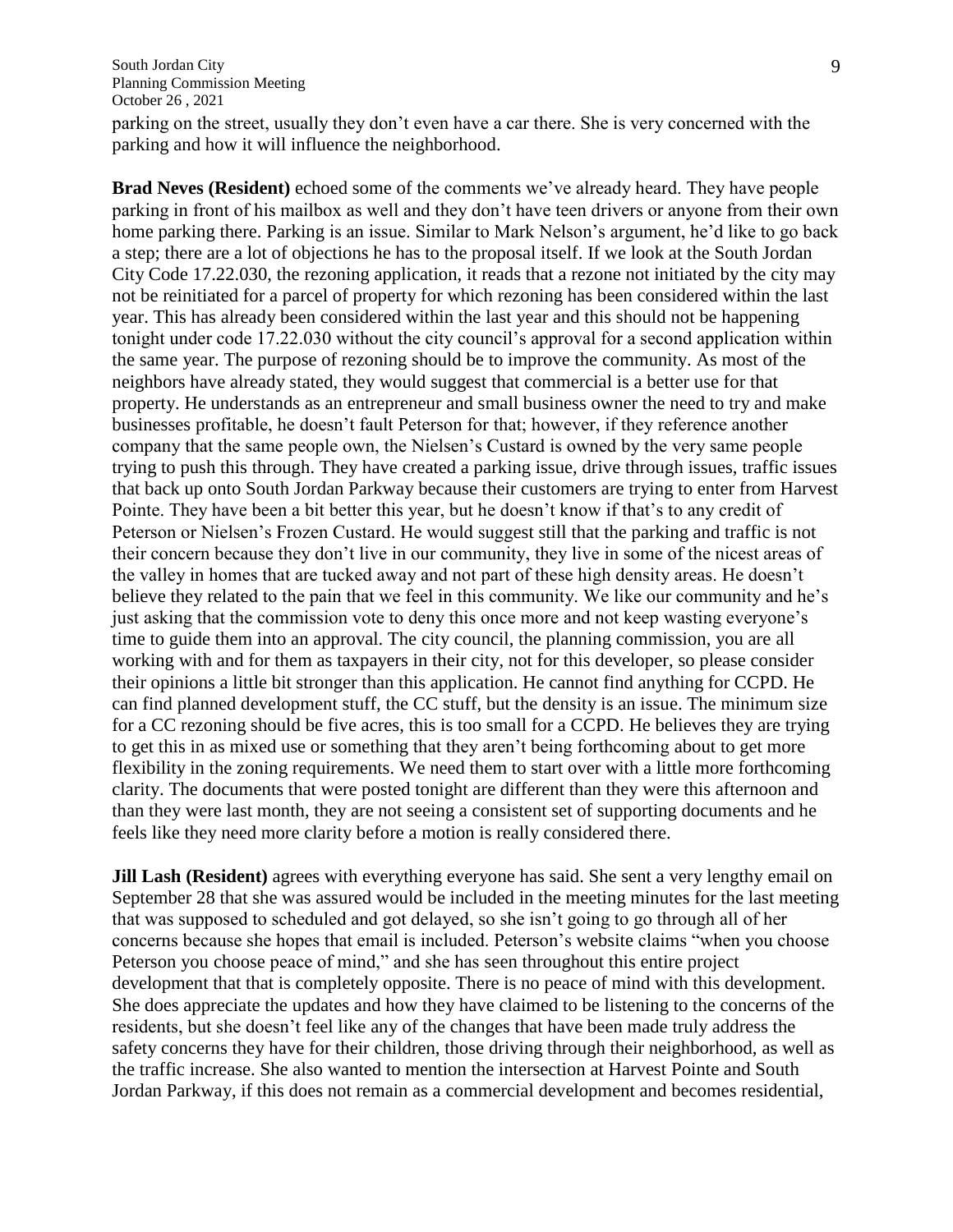she feels that intersection will have to be changed or widened in the future as there is only one left turn lane for residents to turn left heading south into their neighborhood. She doesn't feel like one lane during rush hour traffic is going to handle that amount of increased traffic coming into their neighborhood. Also, as you turn left and get along that road where Nielsen's Frozen Custard is, if you have all these townhome residents also trying to turn left off of Harvest Pointe into their residential area that's going to create a backup clear up to that intersection and then impatient cars will try to swerve around those cars waiting to turn left into the townhomes and residents like her who are trying to get through to the neighborhood. It is already a very congested road with really only one lane of traffic on both sides, there are not multiple lanes or a left turn lane, and she feels like those issues would have to be updated.

**Danny Wehungue (Resident)** has shared some of his concerns before, but given where his house is in the neighborhood he has a firsthand view of the intersection. Traffic is an issue, everyone has referenced that, he just wanted to give his personal experience. They had both of their cars destroyed the first night they moved into the neighborhood when a driver crossed the intersection, both of their cars were totaled. They filed a police report and the driver was never found. It's an issue, they have been personally and financially impacted by it already. He walks his daughter to the bus stop every morning on Grassy Meadow, just this morning his three year old son was with him. He was holding his hand to cross the street walking back and someone blew through the stop sign, followed by four more people as they just waited for the people to cross. It's only a matter of time until something that can't be fixed happens on this road. It's a little scary, regardless of whether this is approved or not as it is already a problem, he just wanted to share his firsthand experience. Another thing that hasn't been brought up yet is there are a lot of kids in the neighborhood, multiple bus stops and busses that come through the neighborhood morning and afternoon. He watches the bus 1455 come around the corner every day and it just narrowly makes it through the cars that are already parked there, adding more cars is definitely a risk and safety issue. He hopes we can do as much as they can now to prevent any further problems or disasters from happening.

**Tricia Martindale (Resident)** thinks part of the traffic issue is going along Harvest Pointe. When they gets residents into those townhomes, if they are wanting to avoid the busy intersection on 10400 S, many of them will be using Harvest Pointe Drive to cut through their neighborhood and get over to 4000 W if they are heading south. That will increase the traffic flow a ton on that road, which is already super busy as mentioned.

**Lexi McCarty (Resident)** shared an experience she had last week that illustrates being on Harvest Pointe. She was going to pick up carpool with some of her junior high kids and she rounded the corner on Harvest Pointe, was the only one on there, and she looked out and there was a little three year old boy standing in the middle of Harvest Pointe, holding his mom's keys and standing next to the van. There was no one coming, she pulled over and took up part of the lane so no one could go around and she yelled at that mom to come and get the little boy. As the mom came to get the little boy there were four people on either side of her van; if she had not been there, that little boy would have gotten hit. If they add any more people and have the park, and Nielsen's and another development, she thinks they are just asking for a lot of things happening to kids with having the park, Nielsen's, their neighborhood and the townhomes behind them, and then putting townhomes in front of them the density is just so high. It's a safety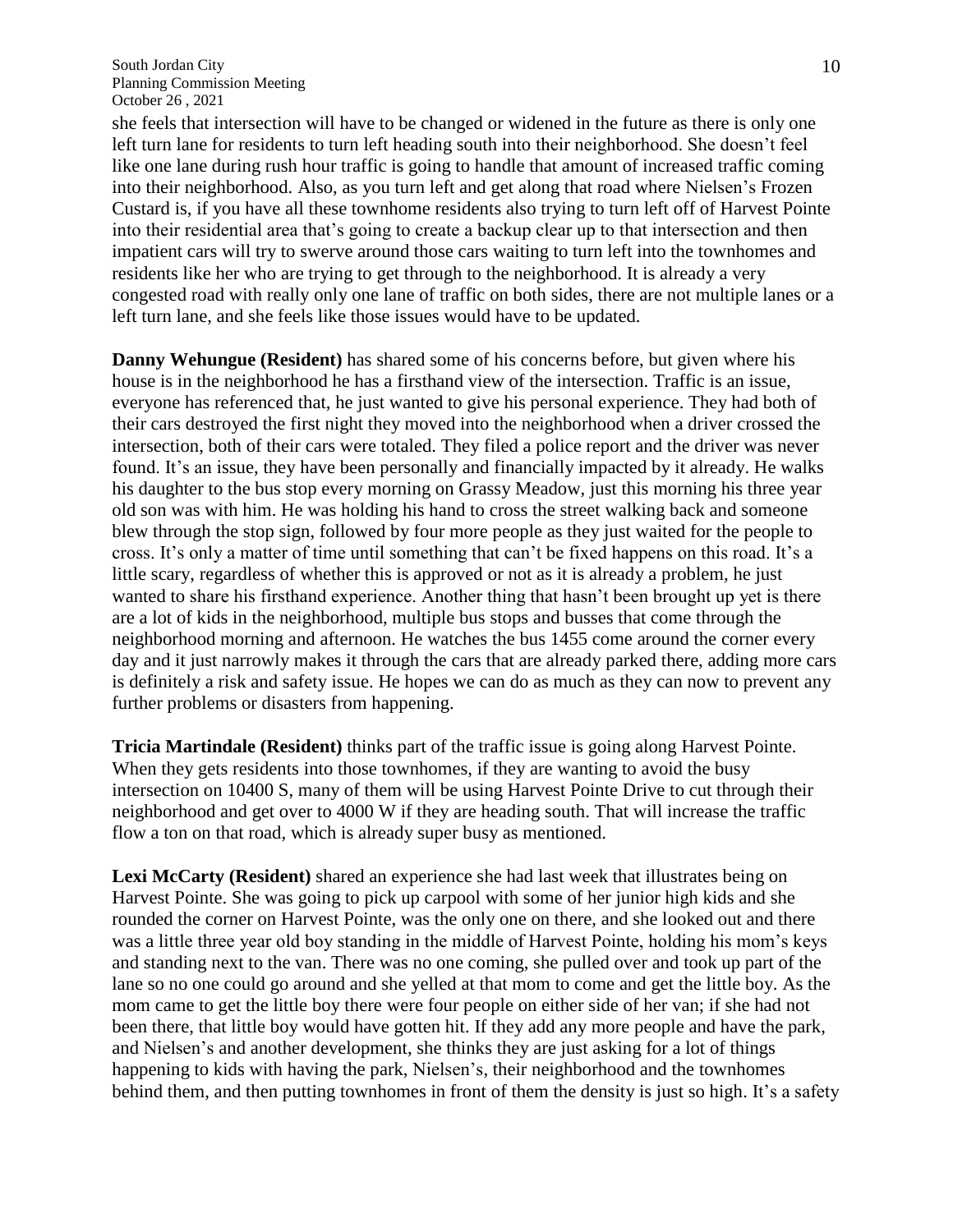issue. At one point, she turned around and saw her little boy heading in that direction. She can't say now many times she has been at that park and seen that. She just thinks having those townhomes right next to the park and Nielsen's would be too much.

**Jordan Wouden (Resident)** came to speak to the traffic on Harvest Pointe. When you come through the park, the added parking stalls have made it near impossible to see coming around the stop sign. She goes to Puddle Jumpers in the morning, and when she comes out there are people flying through because they are trying to go around the cars. Further south on Harvest Pointe in front of her house, cars come through frustrated, stop at the stop sign and then zoom. She and her three young children hardly ever play in the front yard because cars zoom by and she has tried to motion people to slow down, but they just slow down and wave. When she goes on walks she can see people are frustrated by Nielsen's, frustrated by the park and people coming out of the gym and Puddle Jumpers parking lot, then a stop sign, and it's just a free for all and usually they just blow through the next stop sign. She doesn't remember who said it, but someone mentioned the increased traffic with construction, and if people are trying to avoid it they are going to use her street and they are going to use it to cut through to 4000 W; it just increases the traffic on her street. She sent a pretty lengthy email, but they were the three story townhomes in a previous neighborhood in Riverton and they claimed parking stalls based on the garage and the driveway, so they had four parking spots. They failed to require parking in those spots. Eventually they had to have board meetings and HOA meetings and complaints to change it where you had to park in your garage, there was no storage. For them as a young couple, they were there temporarily, they didn't want to be there forever and they didn't have a lot so they could park in their garage. Many, many families had to move because once they said nothing in the garage it became an issue, they couldn't get in there because they just didn't have enough room. If this were to be approved, they would propose that there be some sort of HOA mandate that they have to use their garage as those two designated parking spots.

**Tina Falk (Resident)** said her property is just to the south of the property line, next to the walkway. She voiced that she is in alignment with everyone else in her neighborhood that's spoken. The residential is just a different stressor. There will be residents here that will use that pedestrian crosswalk more than if it was commercial, there will be more foot traffic crossing this already really confusing space with a park, it just doesn't make sense. It's scary as a driver going through there, let alone being on foot and being an adult and going for a walk. If this was to get passed, this is exhausting. The thought of this turning residential is beyond frustrating for them because that's not why they purchased this property here on Grassy Meadow as they knew it was going to be commercial. The three story units, the last time this plan was proposed they were two story, now they are three story and it looks like they have bumped it back a foot further away from her fence. A three story unit overlooking two story houses along the fence line is concerning, it's a wall that they get to look out their bedroom windows at. You can't put trees in there that will give them any sense of privacy. She understands that there are trees they want to put there to protect their backyards, but what about her bedroom, does she have to live with her blinds closed. This changes their way of living in her neighborhood and she is just not a fan. She thinks it is so fitting that on their plan the blue line designs logo is how she feels, very blue about this whole experience. She hopes that everybody survives Halloween and the safety of all of this and they can come up with a better idea, there has to be something better.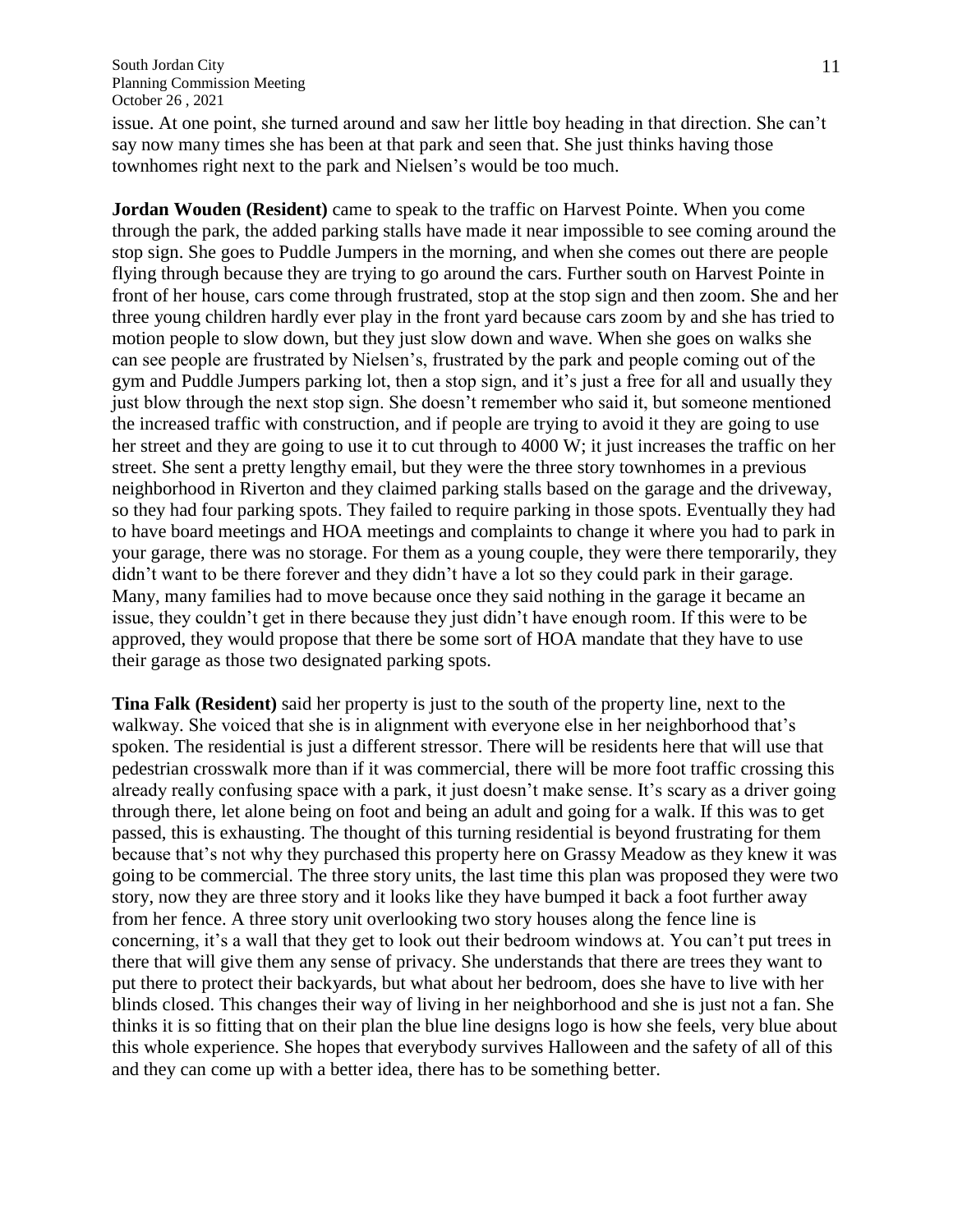**Mindi Butterfield (Resident)** wanted to make it perfectly clear that the traffic along Harvest Pointe isn't just for their neighborhood. The neighborhoods to the south of them, going all the way down to 11400 S, people are cutting through and going through Harvest, they are not taking 4000 W.

Commissioner Gedge closed the public comment portion of the hearing.

Mr. Siemen discussed the height of the buildings, they are not 38 feet tall, they are 30 feet tall with the architectural element that adds a few feet. Garage sizes depend on the unit, corner units are 20 feet wide and interior units are between 16 and 18 feet wide, all have a depth of 22 feet; this fits within the city code. Regarding parking, the city code is 2.5 per unit and they are providing above and beyond that, not with just the four spaces that each individual unit has, but also the additional parking around it; this isn't counting the 47 spaces that are already there as part of the commercial. Those commercial spots are being counted because they are part of the parcel. If the complaint is that there isn't enough parking, but then parking is supplied, those two things cross and they definitely provided more than enough parking. We have designed this to be an integral part of the community. There is the beautiful park, and to have a commercial building across from the park doesn't make as much sense as having residential where families can be close and enjoy the park. They have committed to the flashing crosswalk, as well as spoken with Traffic Engineer Jeremy Nielsen about traffic calming measures as part of this. Some of them would be covered by the city, because they don't own that side of the road. Some things Peterson can do are shifting the crosswalk to the south a little more, and then building out the curb and gutter to narrow the road at that point, it indicates for drivers that you're entering a residential area. Regarding the traffic trip generation memo, the methodology behind that is studies going back 40-50 years that show a typical commercial building generates a certain amount of traffic, a typical residential generates a certain amount of traffic. For a 20,000 square foot commercial retail building, which they are already entitled to build on this piece of land, that would generate 755 traffic trips per day. Per city staff, Harvest Pointe Drive can handle that capacity as it is right now. The residents may not agree, but they are trying to help that since residential is a less intense use with only 205 trips.

Commissioner Sean Morrissey asked, if this is a safer plan, why did they wait until now to propose it.

Mr. Siemen said they were not the original developers of this property. The grocery store was lost and the Bangerter expansion took out part of the shopping center as well, those things have decimated that commercial center. You need an anchor tenant to support the junior anchors. We are in the middle of a housing crisis and we need more places to live.

Commissioner Morrissey said we're also in the middle of a construction crisis, Daybreak is going to build 20,000 more homes. The houses are going to come, it's a matter of mixed use and more density. That's the issue right here with this area. He lives next to this area and went through the first buildout that all these residents described, those were the scenarios that went through his mind before it was built; those concerns have come to fruition, that it would be even worse because originally there were no houses. That was originally going to be apartments and townhomes, the whole area. That was stopped, there was compromise, but we are hearing about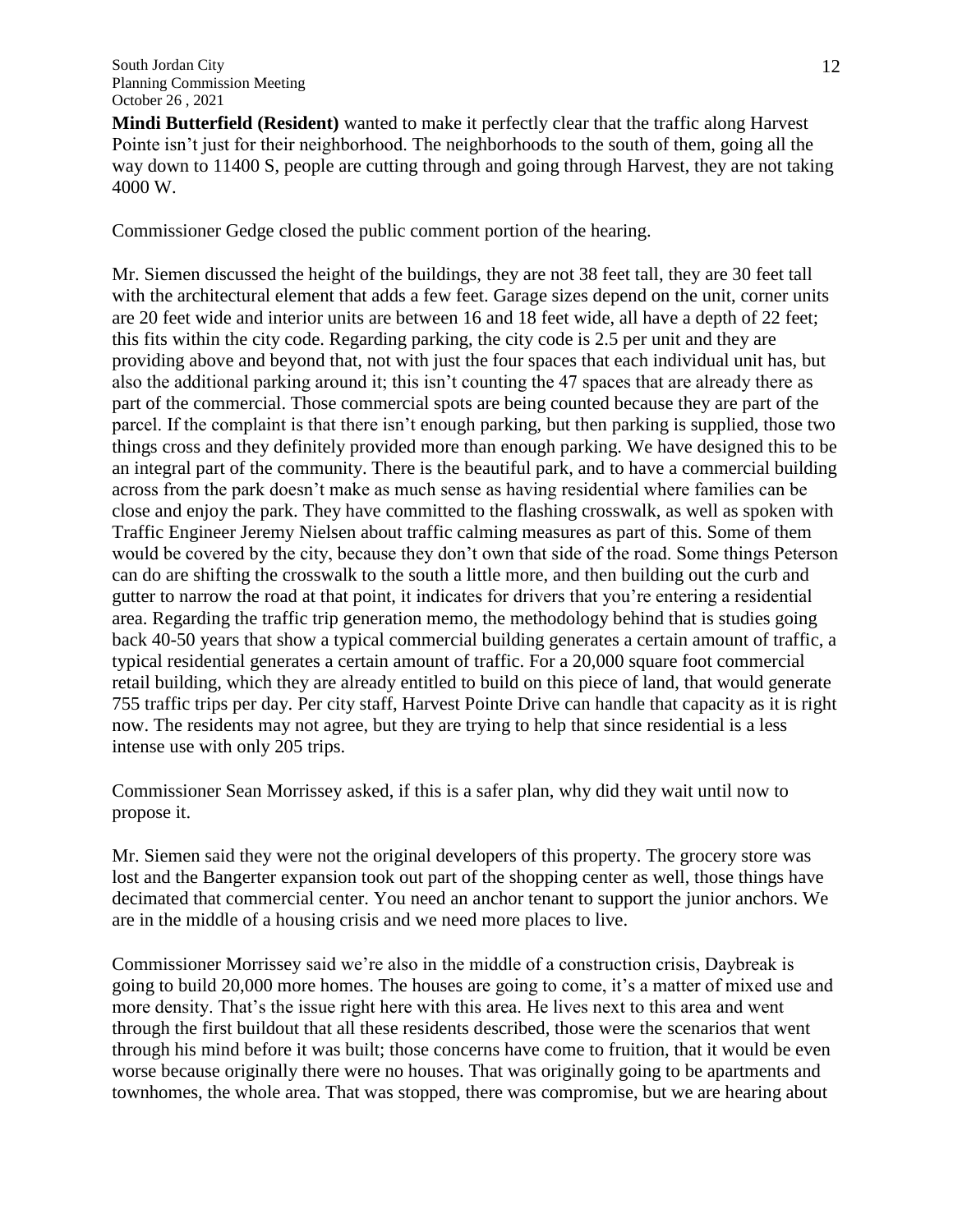safety issues and he can see a lot of the testimony foreseeing those safety issues escalating to potential hazards, kids being hit by cars, etc. He has gone through this area on his way to the UPS Store, which is a great tenant in that area because it has been there for a long time. He usually goes around to get back, but it's an easy drive from his house to that area. Going through that area they've added multiple stop signs because of the issues, there used to be none. He's glad they're talking about a potential flashing crosswalk and there should be more of those in that area based on what he's heard tonight. Even if this doesn't go through, the city should be looking into that right now and adding one or two so we reduce the safety issues there. Looking at this as a potential fix to the situation of a "housing crisis" doesn't feel like a solution. This development isn't going to solve that crisis as again, Daybreak is building 20,000 units, half will be mixed use and townhouse style like this one which comes with huge density issues out there as well. Why add it to this particular parcel at this time. The Bangerter expansion did remove a key lot where Cypress Credit Union and a vacant pad were. He asked how many commercial or office buildings are being built right now in the city. Peterson claims they can't fill this space, because there isn't opportunity or it isn't the right opportunity, but there is retail and office space being built here in South Jordan because those applicants are coming to the planning commission.

Mr. Siemen said commercial and retail space is overbuilt in the southwest side of the valley by over a million square feet. This site has been marked for quite a while, and it sat vacant. Because of the synergy that was lost with the expansion of Bangerter on that other pad they haven't found anyone willing to fill this space.

Commissioner Morrissey said it comes down to economic opportunity. Peterson says it would be great to have townhouses across the street from the park, but residents testify that it wouldn't because it's going to create more density issues. When he drives by the park, it is already filled up by residents which is great. These townhouses are not going to fill that need right now, because it is already being filled. Peterson is asking the commission to make this change in land use designation, as well as zoning, to allow them to move forward with this project and that is an uphill discussion for them to prove to the commission. He is trying to figure out what the new development is providing, if those changes are made, that isn't already there.

Mr. Siemen said that's probably something for the 28 people who would move in there to respond to. They would have great access with a park across the street, right there by commercial with walkability. It helps the commercial sustain themselves with the current tenants who are part of the tax base.

Commissioner Morrissey asked if there is concern about the commercial base in those pads right now. There is Sherman-Williams, but he doesn't see those 28 residents going there very often.

Mr. Siemen said no, there are no concerns. While they might not be the customer base for Sherman Williams, they could be for Mountain Mike's, Roxberry, Dominoes, Puddle Jumpers and VASA.

Commissioner Morrissey said they have a huge base here that is opposing it that probably uses all those facilities too.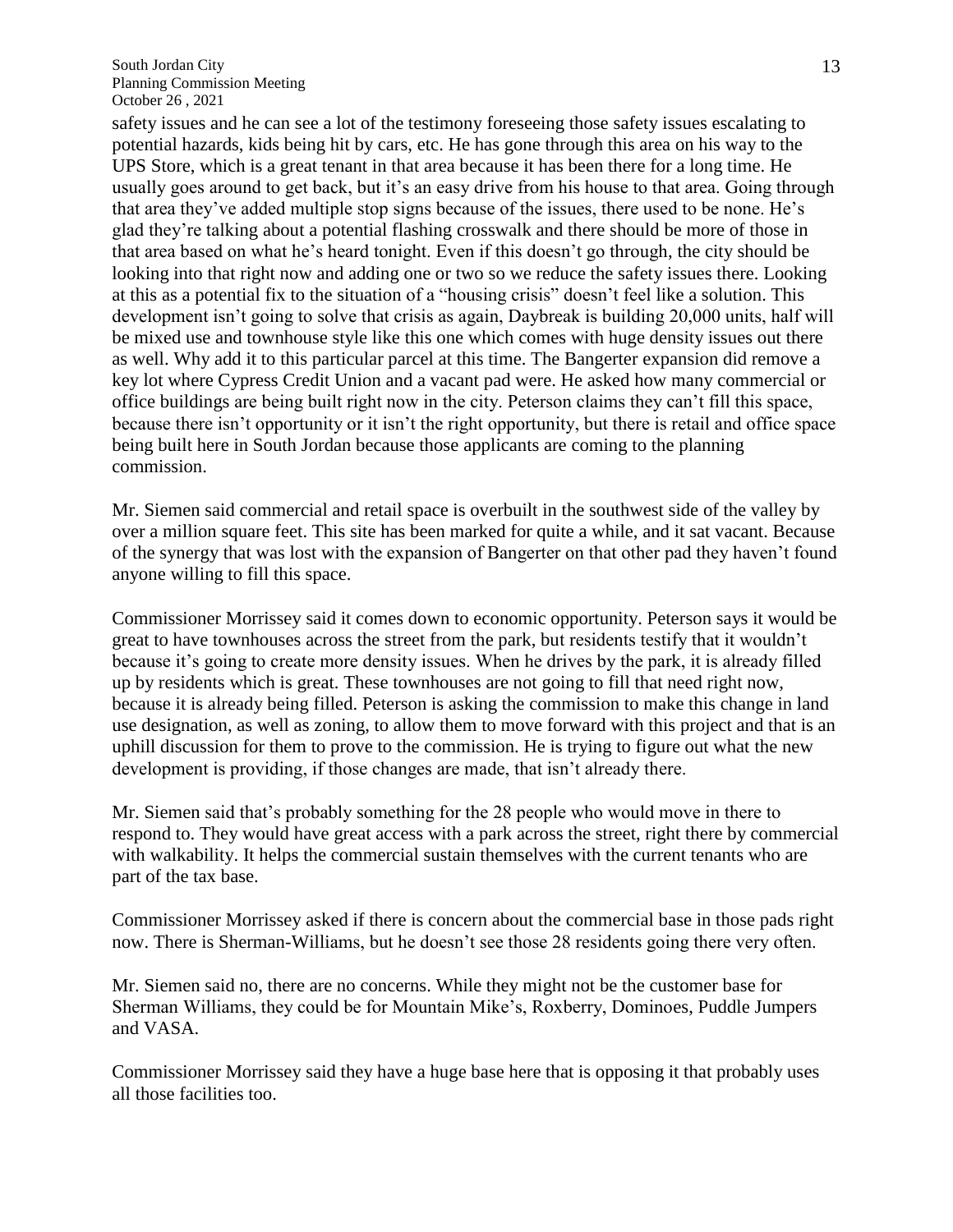Commissioner Mike Peirce said he has a bigger concern with the density issue, the city council will not approve it with this kind of density.

Mr. Siemen said density is a key factor, but he has been told that they need to look at the whole project, how it fits on the land. This is a change and different from what's there now, and he accepts that the neighbors don't like that, but this gives every concession to fitting on the project. If they cut down on four or five units to add parking, excess parking, when there is already adequate parking provided, it doesn't make sense.

**Barrett Peterson (Applicant)** said there are a lot of opposing viewpoints here, it needs to be recognized that there is a developer on one side, and neighbors on the other side. They hope to get some sort of recommendation this evening, but they know it is an uphill battle. He is not here to litigate it or go back and forth. The commission knows the history. They have been out here a long time, developed the Albertson's Center which is now a VASA Center. He has owned this piece of property longer than a lot of the neighbors. He has his property rights, the neighbors have their property rights. Regarding safety, they have the right to build something right now that would bring more traffic than what they are proposing, he doesn't want to lose sight of that. The neighbors might debate them on that, but Mr. Siemen cited traffic studies going back many years to support that. He thinks neighbors generally just don't want change and they are concerned about busses, cars, and kids getting hit which is a real thing. Something will get built here, they are making the decision to petition the city council to build housing. It may not solve the housing crisis, but little by little we need to add more housing. Daybreak was mentioned, but this is a statewide problem. Where are kids and grandkids going to live, that's where they are taking a principled stand saying eight units to an acre shouldn't be the limit. They want to build a quality product on the site with slightly more density than that, along with offering workforce housing. They would offer three units of workforce housing like Bingham Court. Commercial has changed so much in the last 20 years that sometimes you need to ask for a change and housing has flipped since 2008. We go through these patterns in our societies and communities that have to be adjusted to. They have been patient with this property, but they are taking the approach that they have the right to petition the council for this and they know it's an uphill battle. They understand the neighbors aren't happy, but they have certainly solicited input over the last year and a half and they are happy to hold more community meetings. In the end, they may not see entirely eye to eye. They think this is a quality product, it is something that is needed in the area. He appreciates the tough decision for the planning commission.

Commissioner Morrissey asked about the density currently.

Mr. Peterson said they are asking for 28 units, he believes 25 would put it closer to a number they'd be comfortable with. He thinks the neighbors don't want to see even one unit there. Maybe if they get to the city council they can talk about that and see how close they can get. It's not a huge gap to get to the eight number.

Planner Mann discussed boundary lines and current parking potentially being included in calculating density. It will ultimately be up to the city council with their approval, they will decide what the density technically is based on what's developed and the parking. Using just the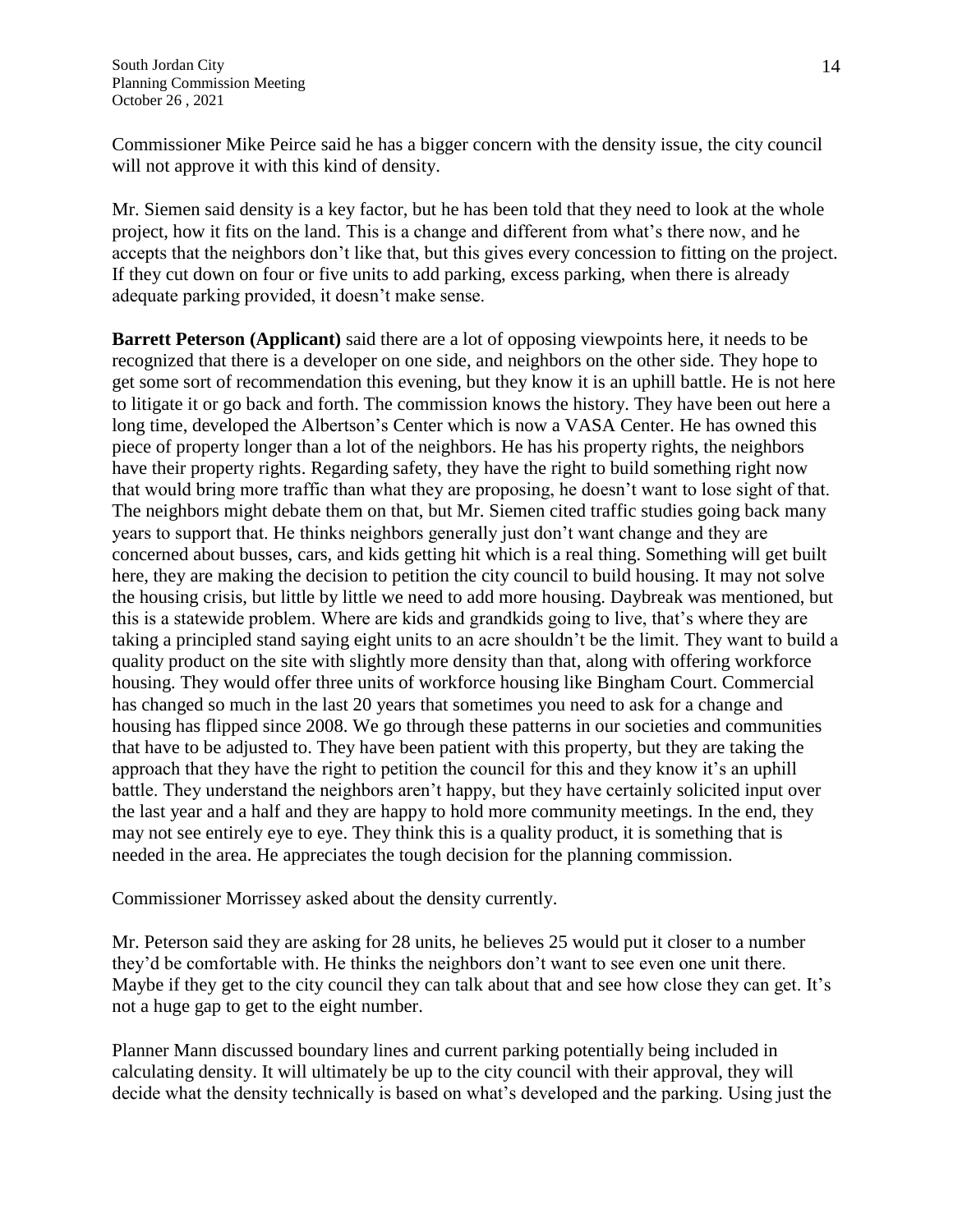#### South Jordan City Planning Commission Meeting October 26 , 2021

potentially developed property the density is 10 to 11 units per acre, if they include the entire property as shown on the visuals that's where they get closer to the eight units per acre numbers.

Commissioner Peirce said they are still over the numbers that city council will approve, regardless of how it's calculated. If worst case they are at 10.89 units per acre and best case they are at 8.8 units per acre they are still over the limit.

Mr. Peterson said they are taking the principled stand saying eight seems very arbitrary, they are saying this is what fits on the parcel and it's a nice product. They've turned the units sideways so there are only four units backing those neighbors to the side, they've increased the setbacks. If they decrease the density do they just make more parking, they already have over 100 stalls. This is an infill piece, it's a little unusual, but that's going to be up to the city council. They want to take this to them, they also want to show that they are providing three units as workforce housing. If the council comes back and says the density needs to be lower, they may not be able to do that workforce housing.

Commissioner Gedge asked questions to staff regarding noticing and whether or not it has all been done correctly.

Assistant City Attorney Greg Simonsen discussed an email from Brad Neves (Attachment A) who questioned whether noticing complies with applicable statutes. His concern was that the notice does not comply with the city notice statute 17.04.60; he has reviewed that and he believes the notice is fully in compliance with every requirement. Mr. Neves had a concern that the address in the notice for the property is not accurate because it should have been changed as access is from Harvest Pointe, rather than South Jordan Parkway. In his own email, he notes that the address given it what you would find if you went to the county. The law is that the notice needs to be reasonably calculated to give notice of the property under consideration. If you look up the address and go to the county records, it will point to this exact property; this gives reasonable notice in his opinion. The address has not changed, so the address used is accurate.

Commissioner Gedge asked about the concern raised by Mr. Neves about hearing this item again. He knows there was no action made in May, the item was tabled and a recommendation was not forwarded of any type to the city council. In turn, the city council has not made any action.

Attorney Simonsen said he is correct. We need to keep in mind, this is just a recommending body, this has not made it to the city council yet who is the actual decision maker.

Commissioner Gedge said a few residents mentioned the Commercial Community Planned Development (CCPD) zone and asked for a reference to the location in code for this.

City Planner Greg Schindler said the CCPD is not a zone listed in the code. The CC part identifies it as being Community Commercial, which is the underlying zone that it currently is. PD is the Planned Development overlay zone that is listed in Title 17.130 and explains the process of obtaining a PD overlay zone. In this case, they have applied for the overlay zone to have residential over the CC zone since generally residential uses are not allowed in the CC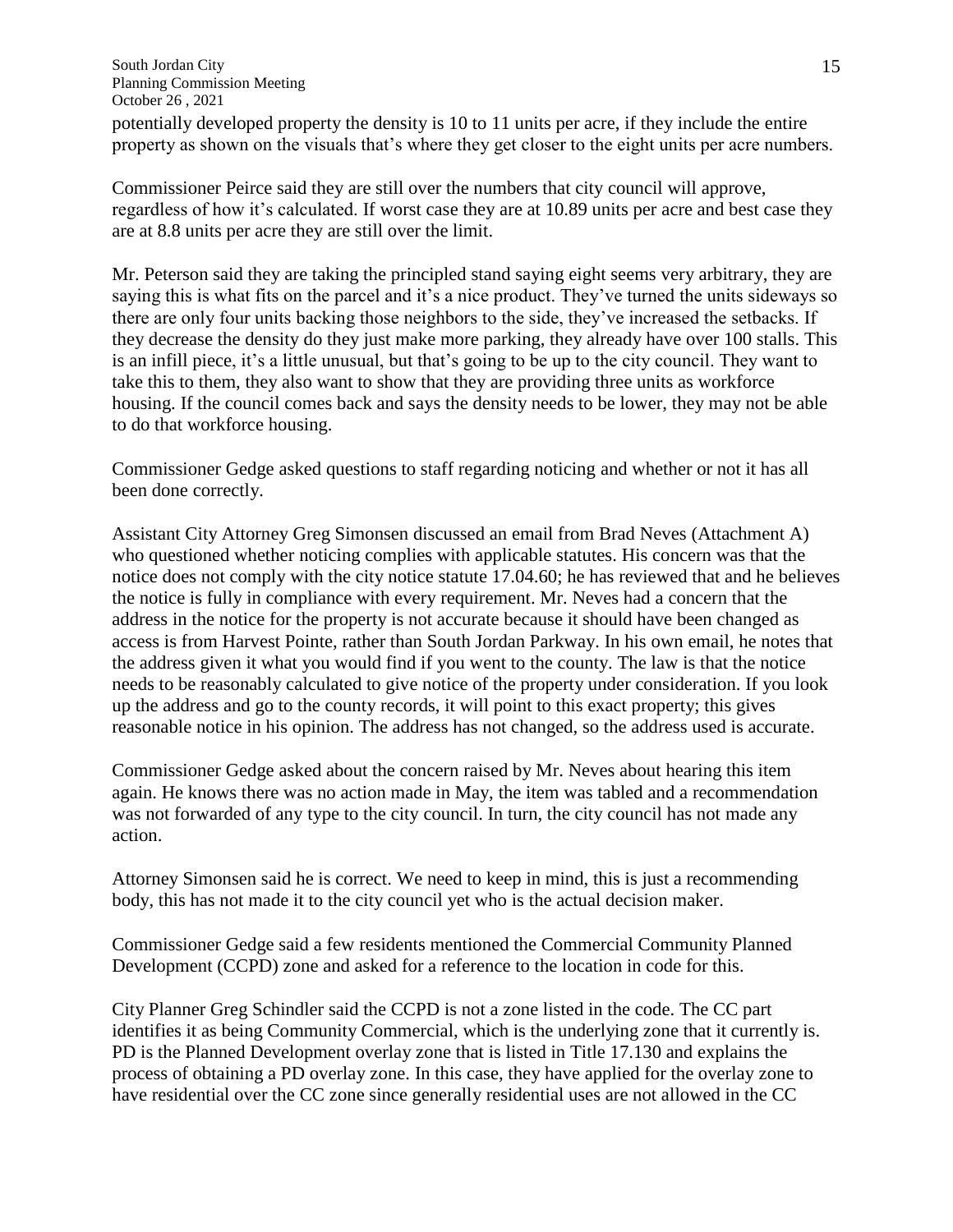South Jordan City Planning Commission Meeting October 26 , 2021

zone. This section of the code was set up to give opportunity at some point to have residential in certain areas where it is not specifically zoned for it. It is still up to the city council to approve what the density is, what it will look like, the type of units, etc. There is a development agreement that goes along with the PD zone, which becomes the actual language of the zone. If the council decides to approve it, they would then approve a development agreement that will list what the density actually is, the number of units, how tall the units are, etc.

Commissioner Gedge encouraged staff to look at traffic enforcement and calming measures, safety issues, even if the project isn't approved to hopefully prevent items in the future. If the city council were to deny this, he asked what the possibilities in the future could look like with this currently being a commercial zone. What types of commercial could this be, other types of uses that could fall under this zone.

Planner Schindler said it's whatever is allowed in the CC zone, and it's quite a list. This includes what's already in the shopping center, along with many other things that are not currently there.

Commissioner Catmull asked if residents can call the Planning Department if they are unable to find information they are looking for, like the CCPD issue tonight.

Planner Schindler said they can call the Planning Department in the future, or if it's for a specific project they can call the planner that's handling that project. There haven't been a lot of things like this, but they are happy to explain where to find the specific parts in the code and list the process of what each applicant would have to go through to get that approval.

Attorney Simonsen discussed what should be considered as evidentiary considerations. This is a legislative matter, the earlier items on this agenda were administrative. The evidentiary standard in administrative matters is substantial evidence, you must have substantial evidence to rely on when making your decision. A legislative standard is the reasonably debatable standard, which is a much more flexible standard, for you to be able to consider everything even if it wasn't backed by scientific studies. He believes those that drafted the code for a planning commission were looking for the commission to give their honest, own personal judgment on a matter and make that recommendation as you are focused on planning. It is somewhat a red herring to speculate on what the city council will or will not do; what they want is this commission's professional opinion after sitting here and hearing all the testimony. He believes whether Peterson gets a negative or positive recommendation they're going to take it to the next step, to the city council.

Commissioner Trevor Darby asked the difference between a residential development and a commercial development in terms of tax base. To him, it seems like the commercial would generate more tax revenue.

Planner Schindler said generally residential, especially single family, doesn't pay for itself through property taxes. Multi-family is better when it comes to tax generation because the property values will be higher with the number of units. However, the commercial is generally higher as it brings in property tax as well as sales tax. They also have to look at what the city provides for residential, like police and fire protection, same with commercial. Residential usually requires more city services in regards to those things mentioned, but they haven't done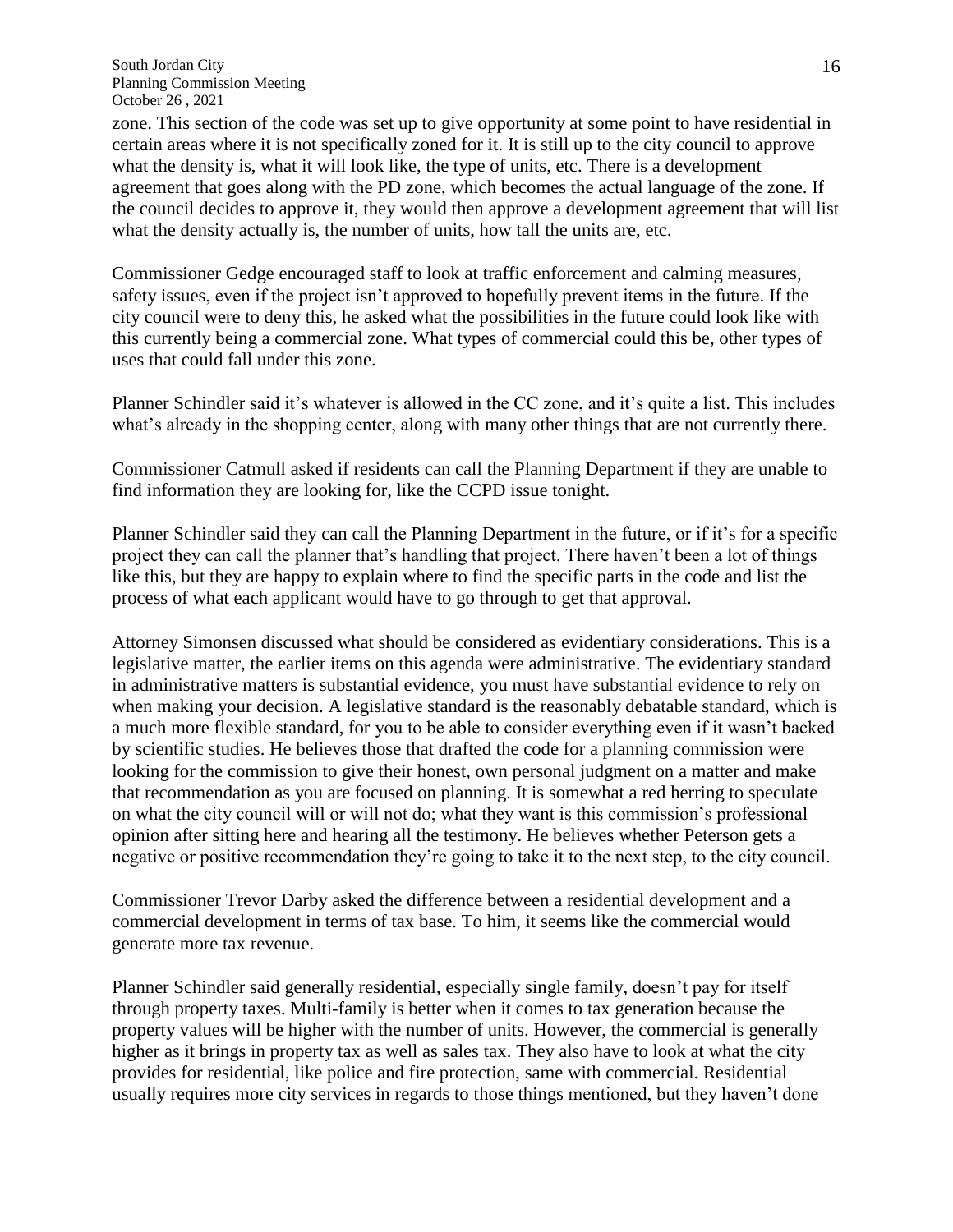research on this in a long time and this is just based on what he has read from different sources. Either one would be of some tax benefit to the city, either multi-family residential or commercial.

Commissioner Darby said he lives in a place where his view was disrupted when they built out beyond his house and it was disappointing to him as well. He learned at that time that the city doesn't typically, and can't, protect views. It's frustrating when you buy or build a property and then your views are obstructed. He wanted to bring that up so that concern was answered, because it is a real concern but unfortunately they can't make their decision based on views.

Commissioner Catmull asked if Daybreak has workforce housing currently.

Planner Mann said he doesn't believe there is anything designated at this time.

Commissioner Catmull asked if a property is difficult to develop or undevelopable, is a redevelopment agency (RDA) an option.

Planner Mann said it could be, but that would be more of a question for the economic development department. They have worked in partnership with other projects, but ultimately it's their decision.

Planner Schindler doesn't believe an RDA would apply here since there isn't a "blight" impeding their development, just a lot that hasn't been developed.

Commissioner Catmull said they've heard a lot of comments about the traffic going through the neighborhood to get to various locations. There are estimates of what that traffic should look like, is there a way to do a study to compare the actuals in that interior neighborhood versus the expected; if that were to be done, who would fund that.

Engineer Nielsen addressed validating trip generation numbers. He doesn't know who would pay for that, presumably the city if we are questioning the validity of our numbers. They have done some tests over the years and they have always come in pretty accurate, with single family homes in particular around 10 trips per day is pretty accurate. For townhomes it's a little bit less than that, and that's what they used in their study. They have not done a formal study to validate that those numbers are exactly correct.

Commissioner Catmull said he was referring to this specific area because of the comments of neighbors today, such that if those numbers were higher than expected and they changed the current estimates, how might that impact where they are today.

Engineer Nielsen said they have counts from 2019 on Harvest Pointe Drive, during the peak hour they saw about three vehicles per minute; it is a residential collector street that is constantly used. On a daily basis it's about 1900 vehicles, and that has probably gone up a little bit as there have been a few more homes built to the south since this study was done.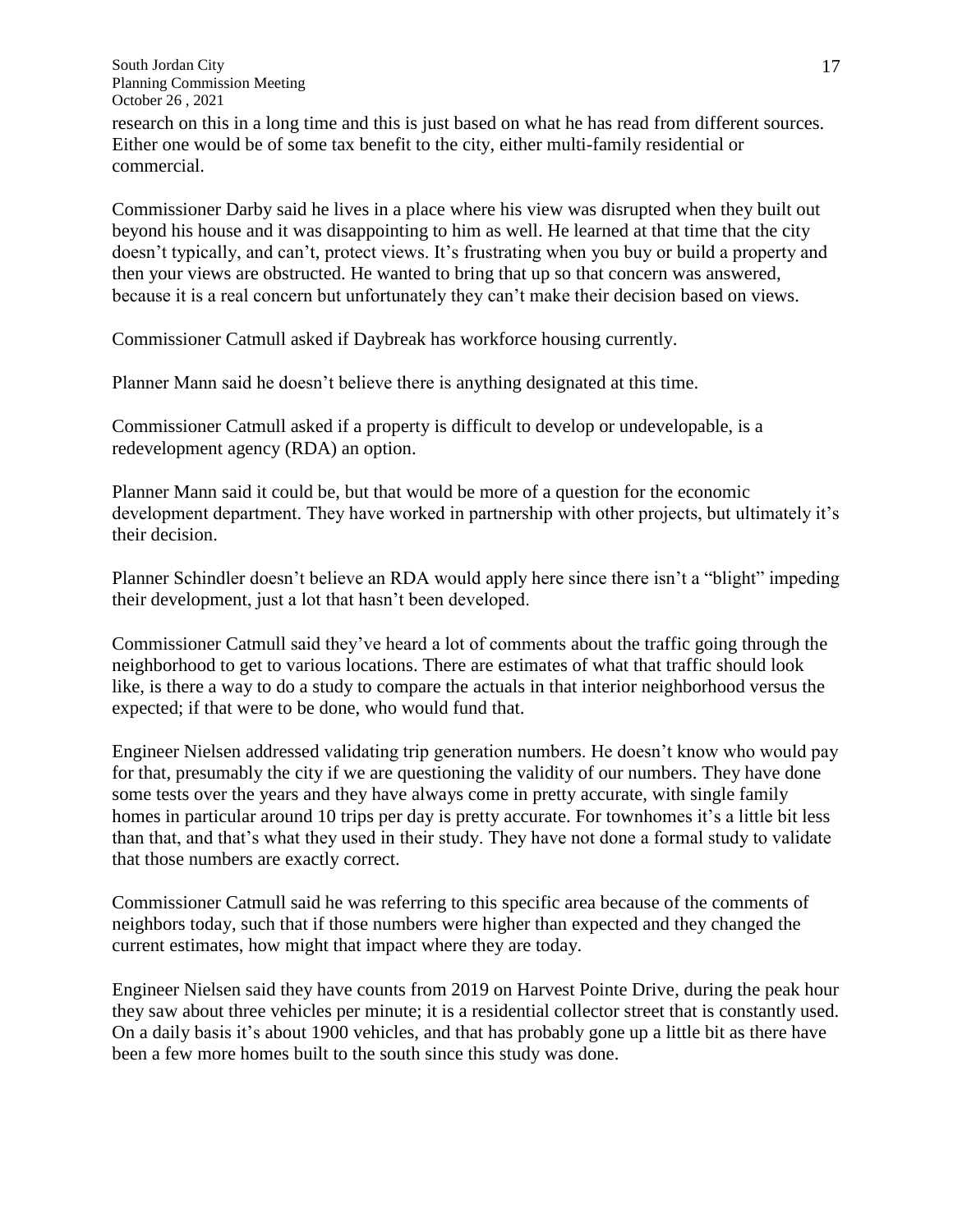Commissioner Catmull said Bangerter is not complete on 10400 South. He asked the applicant if he thinks anything will change with new traffic patterns and their ability to develop.

Mr. Peterson said his answer is given through their actions. The center was designed with Albertsons as anchor, which went out and is now VASA, and then two junior anchors. Junior anchors within the industry have become less and less because of Amazon. When the junior anchor got taken out with Bangerter, usually you have two to accompany the one main anchor. That caused them to rethink this, they've been waiting on this for 15 or so years, and they have tried many different approaches on this. This is a different tact, to rezone it to residential, but it has a lot to do with the fact that Bangerter came in and wiped out one pad which they had been in limbo with for a number of years knowing that Bangerter was coming in. They weren't going to build a building there, get a tenant and a lease, knowing there was going to be a freeway there. They don't have a way to know exactly what will happen after Bangerter is completed, but he does think something will develop there eventually. He doesn't think it's "blighted" and appreciates the questions about the RDA, but they think that a higher and better use is residential and that's not a popular opinion. They are developing the 55+ community, the Villas, south of Costco. At one point in time they did a study looking at the space being developed as office versus residential. It was surprising to them that residential developed over a shorter period than office, which would take longer to absorb as 25-30 acres of office, the tax impact was more favorable to the city with the residential; maybe they need to look at a study like that for this project.

Commissioner Catmull asked if they can sell the parcel undeveloped.

Mr. Peterson they have marketed it in a number of different ways over the years. Yes, they could sell it, but there is a higher and better if they develop themselves. They'd like to control what's going in there because it needs to fit with the rest of their center. They are either looking for the right group to buy it or the long-term lease, it just depends who comes along; they haven't put a sign up and prefer to take a more patient approach.

Commissioner Catmull asked to confirm the taxable value at about \$2 million.

Mr. Peterson said that sounds about right, but he doesn't know off the top of his head.

Commissioner Catmull asked if there was an opportunity they passed by in the last 20 years to either sell part of the land or get a tenant in.

Mr. Peterson said to be honest, there aren't a lot of people that call on junior anchor space. They put a lot of money into that center over the years because it went through a pretty rough period when Albertson's went out. There could have been a blight there, but they kept things going and it's standing tall today. In full disclosure, they do not own the VASA nor the pads out front; they own the surrounding retail, are part owners in the Nielsen's Custard and Mountain Mike's. Having this open space is not from lack of trying, he is sincere when he says that Amazon has changed things. They're grateful they didn't have to sell the space, they were able to hold it longterm and look for the highest and best use.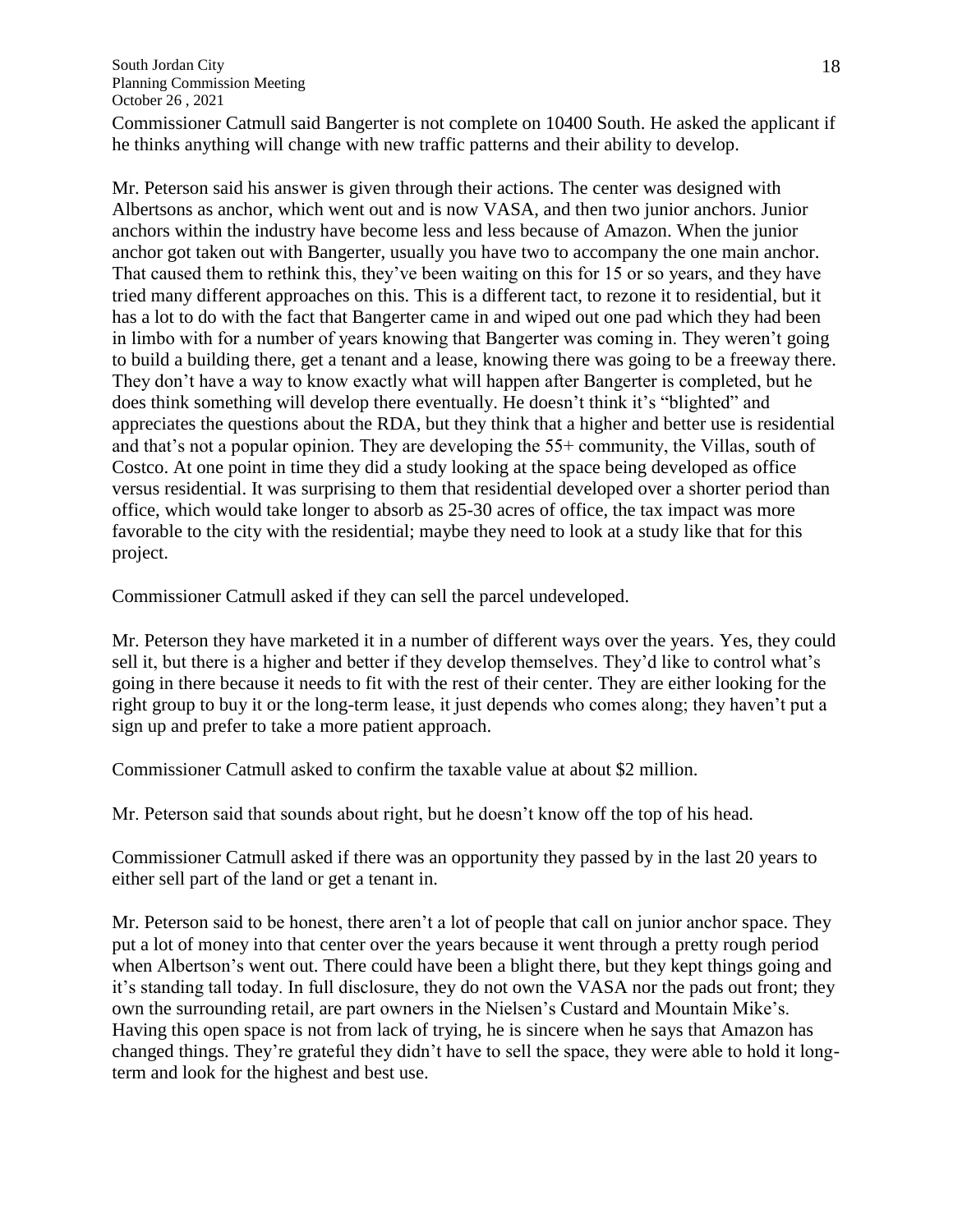Commissioner Gedge reminded the commission there are two motions they are considering tonight. He reminded the public in attendance that they are only a recommending body who will be making a recommendation to the city council; no matter which way they vote this evening, there is still another phase to this process and he encouraged the residents to reach out to their elected representative for their district and attend the city council meeting when this is up for a vote. Also, if the recommendation in the motion is to deny, the commission should remember they are voting on whether or not they agree with the denial. He feels that the applicant is close to the desired density, but still a little higher than what the council used to consider. He believes it's close enough that they might be able to do some changing to make it work, possibly reconsider the amount of units in each building or the height as that seems to be a point of contention with neighbors. He also feels like this space can't be empty forever, something will go in and at least this will be a smaller number of homes for this area. A future council could end up approving high density in this area, which is what was originally planned. He is in favor of the development, just not the number of units and type of design with three stories, but he feels they are close. He is torn between a positive and negative recommendation based on the total number of units, also it depends on the acreage they are using for the calculations; the parking lot isn't really part of the actual homes on the northern piece of the property. He thinks he would lean towards a negative recommendation, but he believes if they work with the council this could become a project that could work for the community.

Commissioner Catmull thanked the applicant for patiently answering all his questions. He spent a considerable amount of time evaluating definitions of the future uses and zones, as well as their purposes. He went through each of the LIVE goals in the general plan and marked each one that he thought was relevant. He listened to the comments today, and he is leaning towards a recommendation to deny. He feels the applicant has other options still that they can pursue, and that the overall benefit to the city isn't compelling enough to justify altering both a future use map and a rezone of this area for a planned development overlay zone. He feels altering the future use map is a huge deal as a planning commissioner, especially the signal that developers and people that move in use in that designation. He also struggled with a rezone for this 3.1 acre property for a planned development overlay zone based on his research.

Commissioner Peirce is sympathetic to the residents and their concerns with what this may bring, but Mr. Peterson made a great point that sometimes people are afraid of change. We need to take into consideration that something is eventually going to go in this space. Looking at the trip generator that was run, it looks like if something commercial went in there it could very likely bring even more traffic. The residents need to take that into consideration too and realize that, unfortunately, something is going to go in there and it is going to bring more traffic. They may view it as trying to pick the lesser of two evils, and this might not be the more evil choice. His biggest concern is with the overall density everywhere in the city, and any time we start running up over those numbers that's concerning to him. If this could get down to where it was below or in that six to eight units per acre range he would be more comfortable with that. If they are using the actual functioning acreage, this gets up closer to 11 and that's his biggest concern. We are making a lot of speculation about when these people are going to come and go, where they will park, how fast they will drive; it's a lot of speculation that just isn't known. Anything going in there is going to bring some negative consequences, as well as positive, and they will have to deal with that.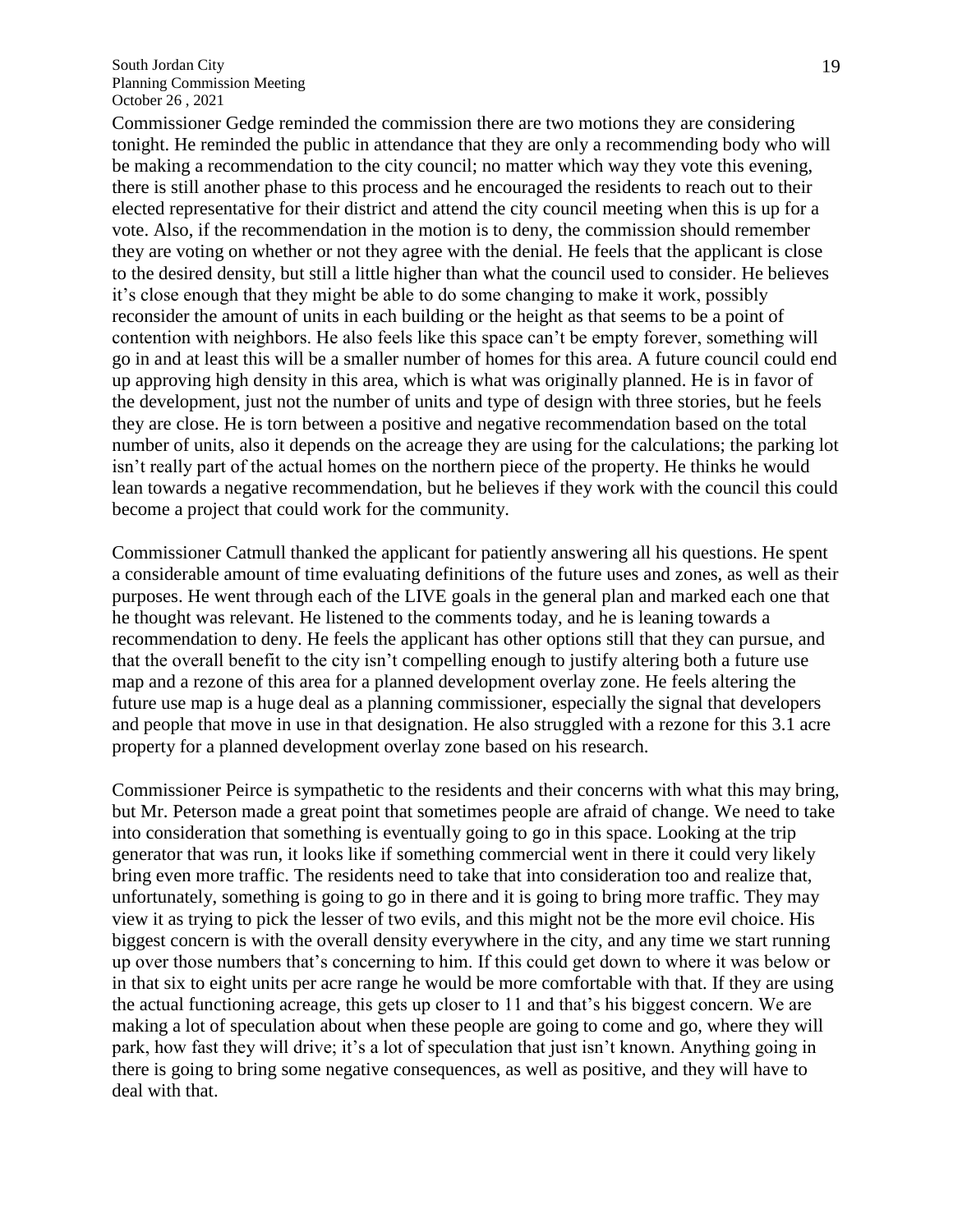Commissioner Darby thanked all the residents who have come tonight and expressed their views. There are some serious concerns about safety and he seconded what Commissioner Morrissey said earlier, that regardless of whether this development is approved or not, he would encourage the city to look more into those concerns and ways they can improve safety in this area. It seemed that the speed of the traffic was a real concern, with lots of bad experiences shared. He has six kids himself and you never want to hear about kids, or adults, in danger. He doesn't know that the developer particularly has that responsibility, especially right now because they don't have anything there; those events aren't necessarily because of something they've done. The other issue brought up was parking in the neighborhoods. He is a lazy person generally, if he has four parking spots in his home he's not going to park on another street and walk to his house, that doesn't seem logical; that argument does seem strange to him. His biggest concern is probably that historically the city doesn't approve a density above six to eight, so why are we looking at eight to 11; this is tough for him to approve because typically the city council hasn't approved that. His inclination is to deny, but he really likes the look of the project and it might be beneficial to have something there. He doesn't want to overrule what the city council has done in the past, he wants to leave that in their lap to decide.

Commissioner Peirce said he liked the comment about the speed. If we are looking at traffic studies, and they are saying that commercial is going to bring in more cars, that is a valid concern. However, if they are residents we may make the assumption that they are going to drive more slowly than if it's commercial, but we don't know that. He doesn't believe that is Peterson's responsibility, that is a city responsibility. The city needs to address the residents' concerns as far as safety and traffic, and Peterson's just needs to get something done with their lot of land.

Commissioner Catmull wonders, in regards to traffic, if it is commercial versus residential, how much of it comes in off of South Jordan Parkway versus Harvest Pointe.

Commissioner Morrissey is sympathetic to both the developer and the residents. However, he wonder if changing the future use of this land and rezoning it the best way to benefit the city in the long run. He is reluctant to make those changes at this point in time because of the density. Density has always been a concern of his and he has strongly opposed situations where people are trying to change the use of the zone to create more density; he is reluctant to vote for those changes at this time.

**Commissioner Gedge motioned to recommend a decision to deny File No. PLZBA202000247, the proposed land use amendment from Economic Center to Mixed Use, based on the information from the Staff Report and other information that was presented during the public hearing. Commissioner Morrissey seconded the motion. Roll Call vote was 5-0, unanimous in favor; Chair Hollist was absent from the vote.**

**Commissioner Gedge motioned to recommend a denial of File No. PLZBA202000247, proposed rezone from CC to CCPD. Commissioner Peirce seconded the motion. Roll Call Vote was 5-0, unanimous in favor; Chair Hollist was absent from the vote.**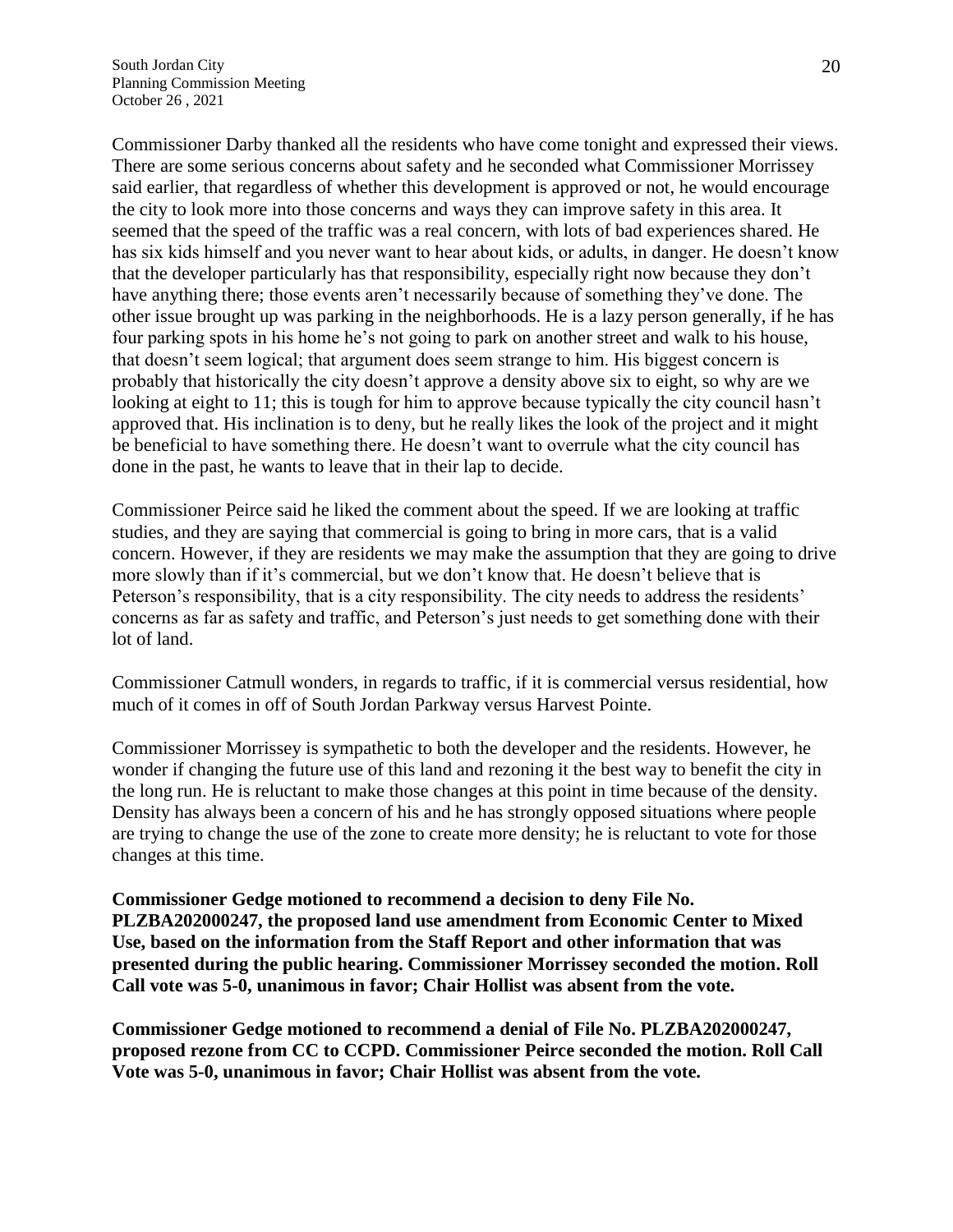## **IX. OTHER BUSINESS –**

City Planner Greg Schindler said the first meeting in November has more items than tonight's agenda, however tomorrow planners will decide when they want to bring those items forward.

## **ADJOURNMENT**

**Commissioner Darby motioned to adjourn the October 26, 2021 Planning Commission meeting. Commissioner Morrissey seconded the motion, vote was unanimous in favor; Chair Hollist was absent from the vote.**

The October 26, 2021 Planning Commission Meeting adjourned at 9:14 p.m.

Meeting minutes were prepared by Deputy Recorder Cindy Valdez

**This is a true and correct copy of the October 26, 2021 Planning Commission minutes, which were approved on November 9, 2021. Cindy Valdez Deputy Recorder**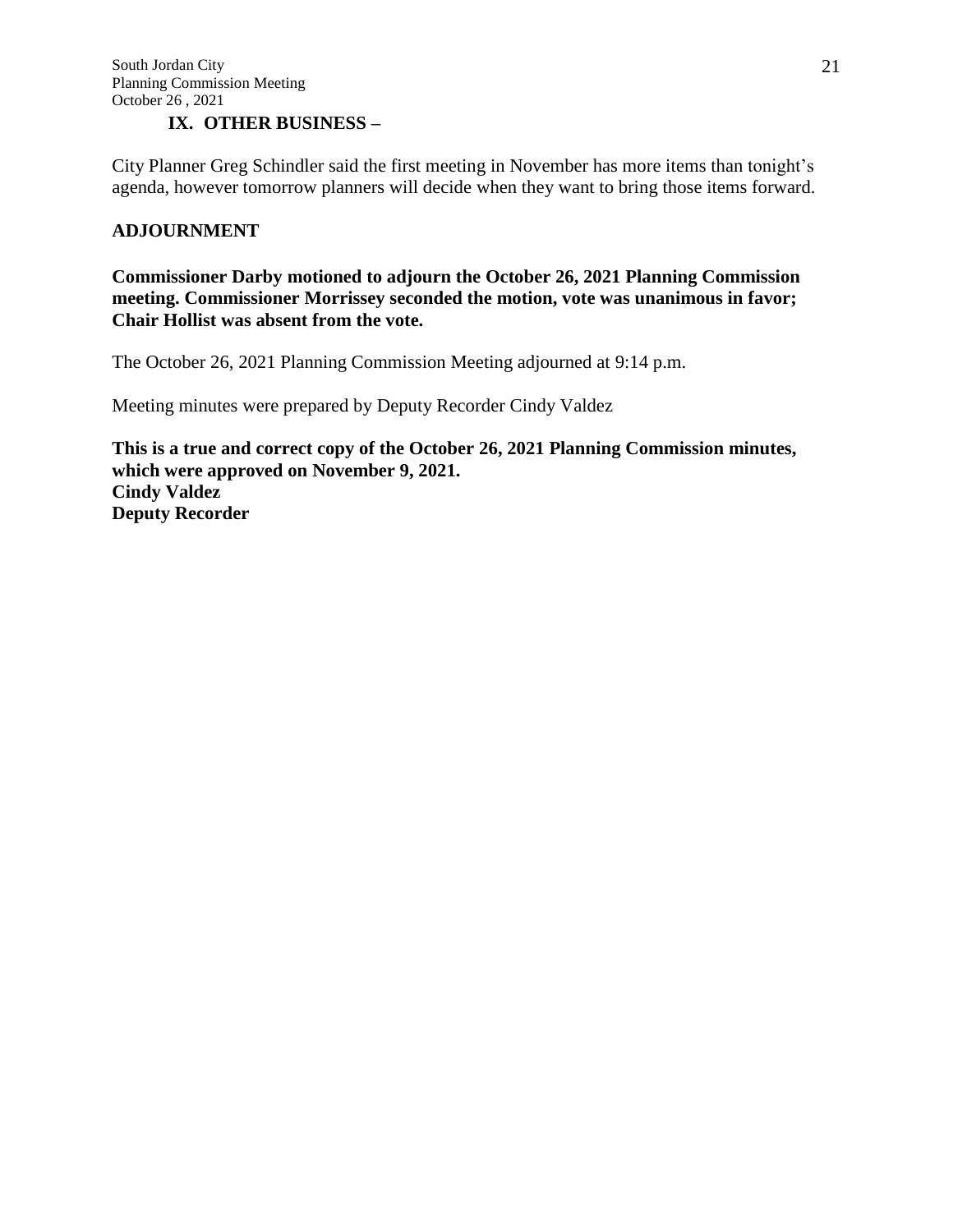10-26-21 pc Meeting

# **Cindy Valdez**

From: Sent: To: Subject: **Greg Schindler** Wednesday, October 27, 2021 12:47 PM Cindy Valdez FW: 2nd Improper Notice Given to the Public for File PLZBA202000247

Cindy,

I couldn't get hold of David. He must be at lunch. I will try later. Below is the email that Mr. Neves sent yesterday.

Thanks, Greg

Greg Schindler, AICP | City Planner | City of South Jordan 1600 W. Towne Center Drive | South Jordan, UT 84095 Office: 801.254.3742 | Direct: 801.253.5203 ext 1291



From: Brad Neves <bradneves@gmail.com> Sent: Tuesday, October 26, 2021 11:53 AM To: Steven Schaefermeyer <SSchaefermeyer@sjc.utah.gov> Cc: Sean Morrissey <SMorrissey@sjc.utah.gov>; Michele Hollist <MHollist@sjc.utah.gov>; Nathan Gedge <NGedge@sjc.utah.gov>; Trevor Darby <TDarby@sjc.utah.gov>; Steven Catmull <SCatmull@sjc.utah.gov>; David Mann <DMann@sjc.utah.gov>; Jason McGuire <JMcGuire@sjc.utah.gov>; marknelson801@gmail.com; davecrasmussen@gmail.com; seanmccarty@gmail.com; cloudwalker1977@gmail.com; Jeremy Nielson <JNielson@sjc.utah.gov>; Greg Schindler <GSchindler@sjc.utah.gov> Subject: 2nd Improper Notice Given to the Public for File PLZBA202000247

Hello again Mr. Schaefermeyer,

We had an email exchange last month on September 28, 2021, titled "Improper Notice Given to Public for September 28, 2021 (Peterson Development's Proposal)", in which you responded to my request to reschedule the discussion for the Peterson Development Proposal on Harvest Pointe Dr.

I am writing once again to request that the Planning Commission Meeting scheduled for tonight, October 26, 2021, remove the item for Peterson Development, File PLZBA202000247 (Salt Lake County parcel 27171760310000), that is scheduled on the agenda tonight, to discuss the rezoning of this parcel.

I am contesting that the notification of this hearing is once again improper under SJC Code 17.04.060 for the following reasons:

The notice states the property is located at 3773 South Jordan Parkway. While this is accurate according to the parcel information recorded at the county level, my argument is that the address is inaccurate in itself. If not, it is considered a landlocked parcel at this point with no street access, therefore, the applicant would have thereby falsified its intentions on the application and proposal, showing access from Harvest Pointe Dr, which thereby further supports my argument that the proposal/application does not properly notify the whole public.